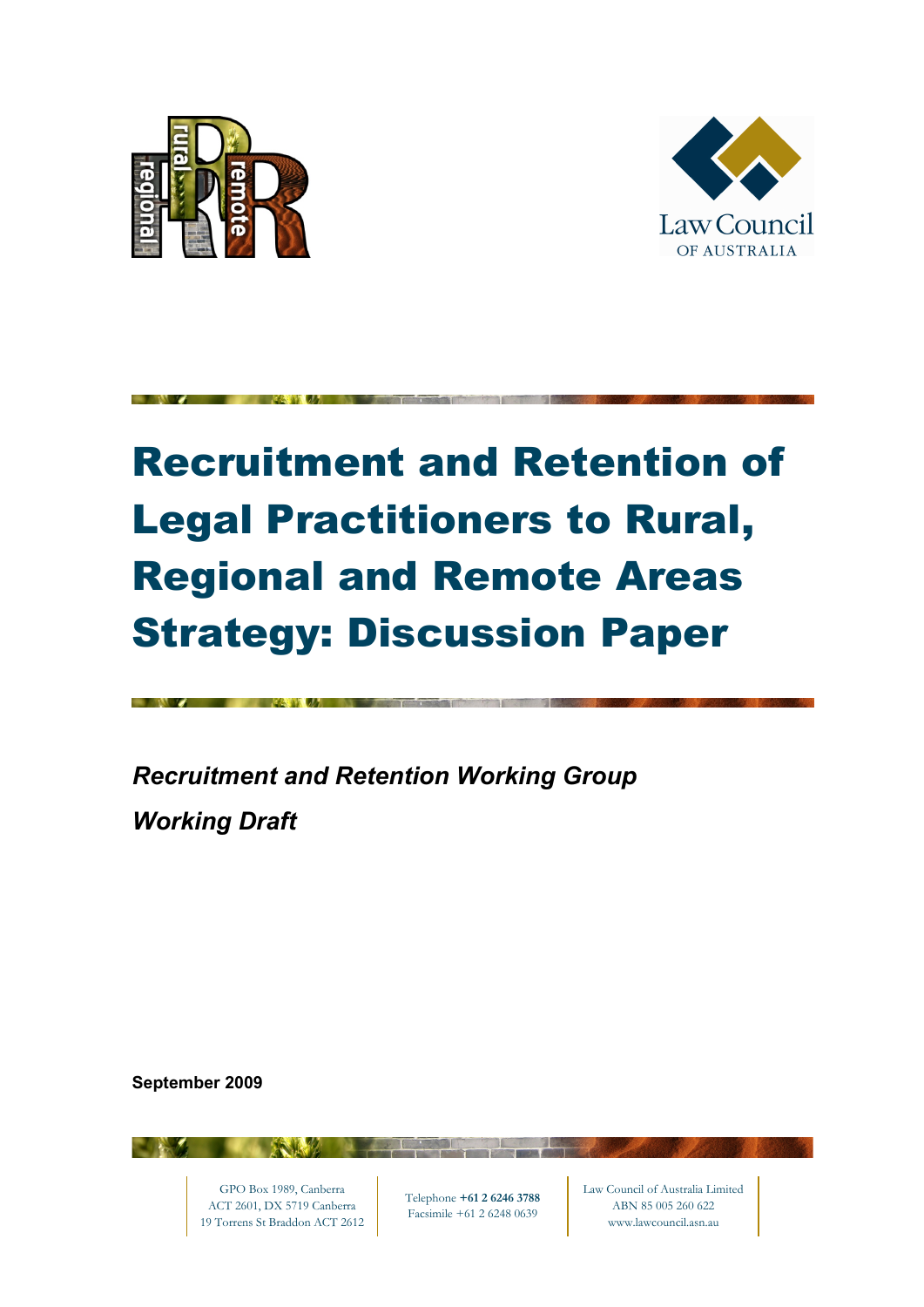# Table of Contents

|               | Recruitment and Retention of Legal Practitioners to Rural, Regional and                                                                                                 |  |  |
|---------------|-------------------------------------------------------------------------------------------------------------------------------------------------------------------------|--|--|
|               |                                                                                                                                                                         |  |  |
|               |                                                                                                                                                                         |  |  |
|               |                                                                                                                                                                         |  |  |
|               |                                                                                                                                                                         |  |  |
| $\mathbf{II}$ |                                                                                                                                                                         |  |  |
|               |                                                                                                                                                                         |  |  |
|               | Waiving Fringe Benefit Tax (FBT) Liabilities on employer payments of employee                                                                                           |  |  |
|               | Monetary allowances and bonuses for relocation or otherwise10                                                                                                           |  |  |
|               |                                                                                                                                                                         |  |  |
|               |                                                                                                                                                                         |  |  |
|               |                                                                                                                                                                         |  |  |
|               | Repaying, completely or partially, HECS-HELP (or FEE-HELP) liabilities 11                                                                                               |  |  |
|               | Increasing opportunities for clinical placements in law in RRR areas for law students                                                                                   |  |  |
|               |                                                                                                                                                                         |  |  |
|               |                                                                                                                                                                         |  |  |
|               |                                                                                                                                                                         |  |  |
|               |                                                                                                                                                                         |  |  |
|               | Provision and promotion of lifestyle benefits which may not be available in                                                                                             |  |  |
|               |                                                                                                                                                                         |  |  |
|               | Improving social and professional networking opportunities and family support,<br>including meeting and greeting' of legal practitioners upon arrival to the RRR area17 |  |  |
|               | Collaboration with law societies and other legal assistance stakeholders. 17                                                                                            |  |  |
|               | Increasing use of technology to reduce isolation and travelling time for practitioners in                                                                               |  |  |
| Ш             |                                                                                                                                                                         |  |  |
| IV.           |                                                                                                                                                                         |  |  |
|               |                                                                                                                                                                         |  |  |
|               |                                                                                                                                                                         |  |  |
|               |                                                                                                                                                                         |  |  |
|               |                                                                                                                                                                         |  |  |
|               |                                                                                                                                                                         |  |  |
|               |                                                                                                                                                                         |  |  |
|               |                                                                                                                                                                         |  |  |

A MARINE AND A COMMUNICATIONS OF THE RESIDENCE OF THE RESIDENCE OF THE RESIDENCE OF THE RESIDENCE OF THE RESIDENCE OF THE RESIDENCE OF THE RESIDENCE OF THE RESIDENCE OF THE RESIDENCE OF THE RESIDENCE OF THE RESIDENCE OF TH

**THE REAL PROPERTY OF A REAL PROPERTY OF A REAL PROPERTY OF A REAL PROPERTY OF A REAL PROPERTY OF A REAL PROPERTY**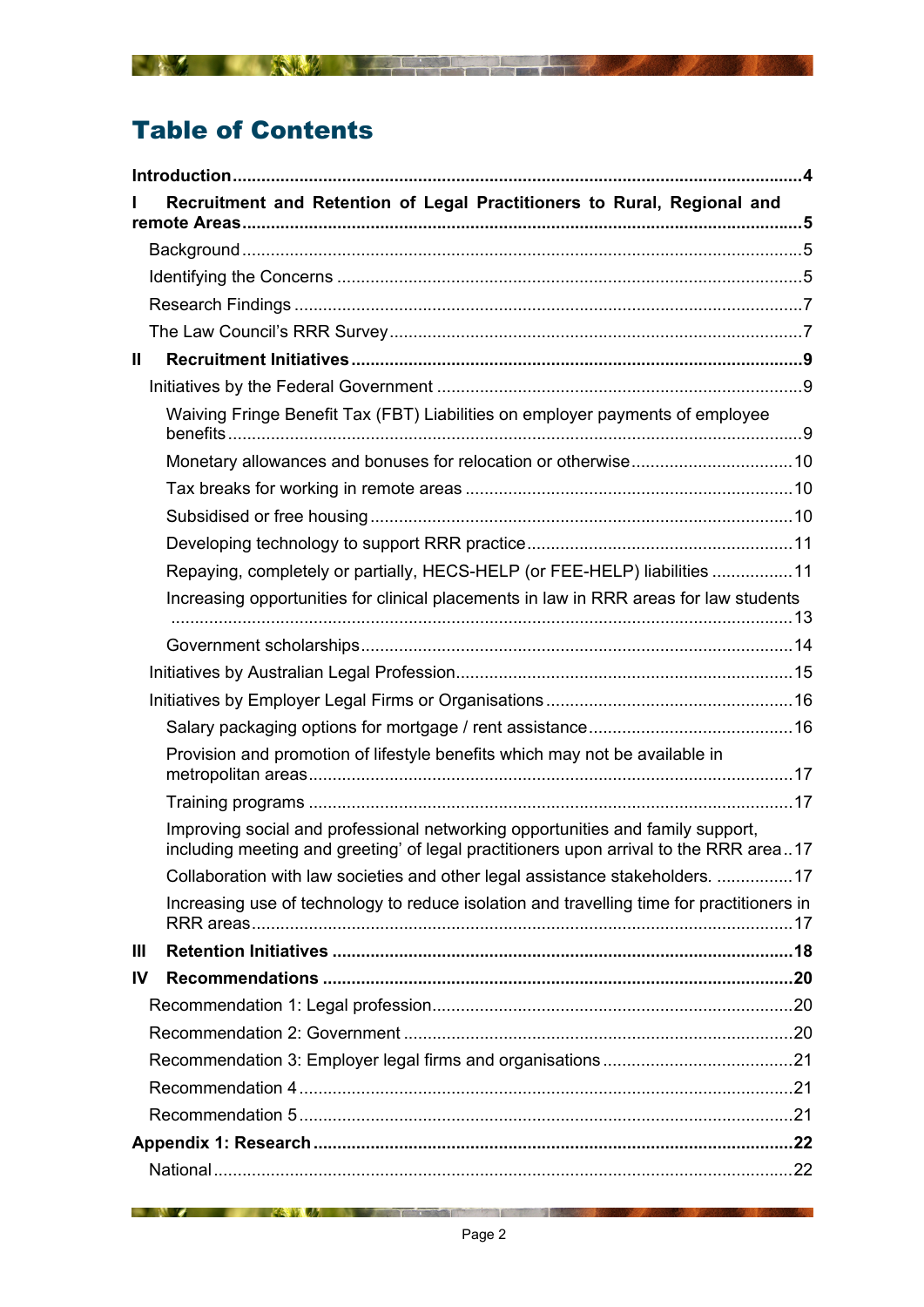| Appendix 3: Attraction and Retention Strategies of the Medical Profession 34 |                                                                       |  |
|------------------------------------------------------------------------------|-----------------------------------------------------------------------|--|
|                                                                              | Model incorporating some of the initiatives explained in this paper34 |  |
|                                                                              |                                                                       |  |
|                                                                              |                                                                       |  |
|                                                                              |                                                                       |  |
|                                                                              |                                                                       |  |
|                                                                              |                                                                       |  |

**BETWEEN THE REAL PROPERTY** 

**DEALER AND REAL PROPERTY**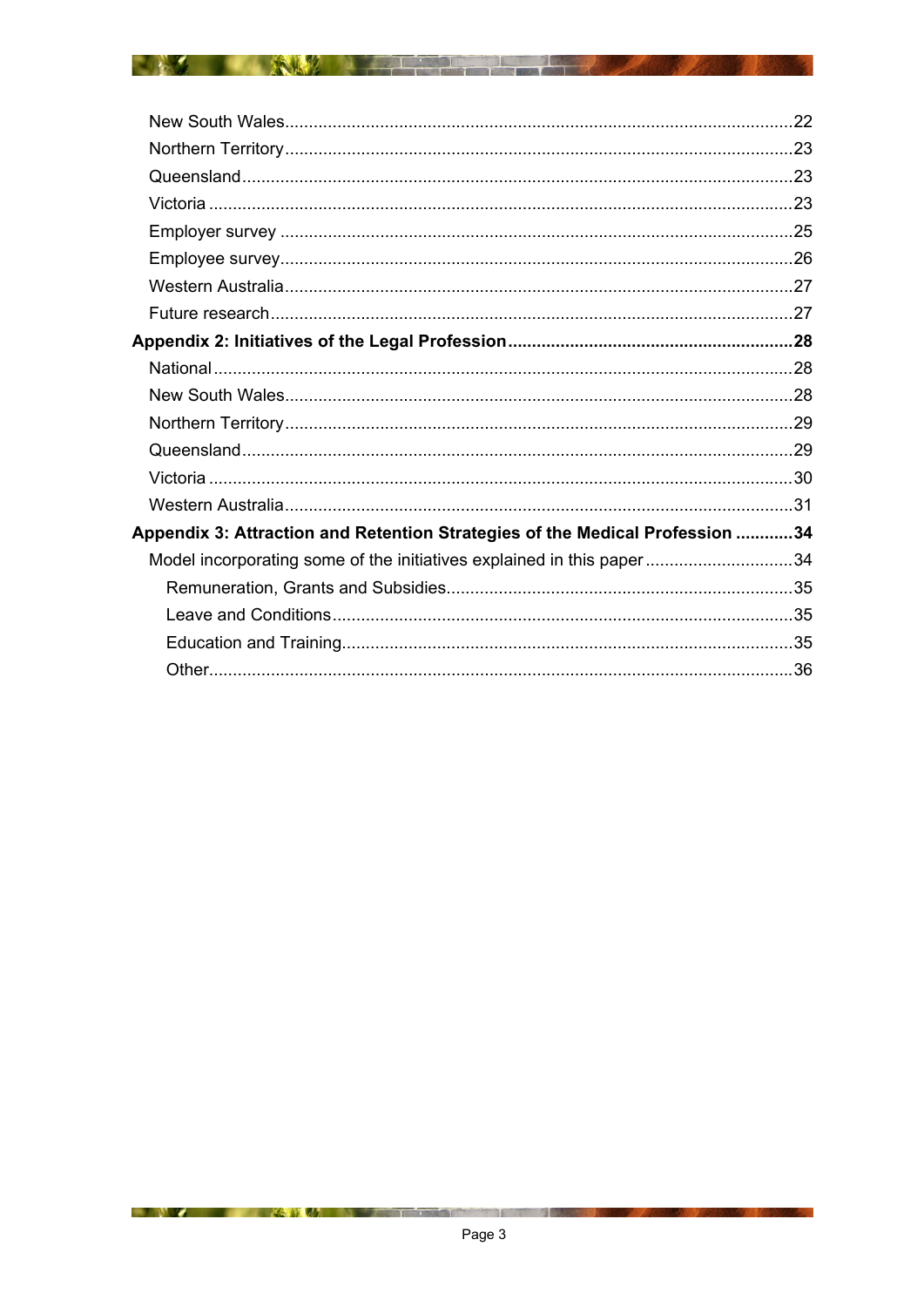<span id="page-3-0"></span>

## <span id="page-3-1"></span>Introduction

1

In 2008, the Law Council established a Recruitment and Retention Working Group to examine problems relating to the recruitment and retention of lawyers in rural, regional and remote (RRR) areas of Australia. The Working Group was formed in response to increasing concerns within the Law Council's constituent bodies and the legal community more broadly about the problems in attracting and retaining legal practitioners to areas outside of Australia's metropolitan cities. Research undertaken in recent years has concluded that there is a critical shortage of lawyers in RRR areas and numbers are continuing to decline.<sup>[1](#page-3-2)</sup> Anecdotally, it appears that this shortage will continue to worsen in coming years as older lawyers working in country areas retire. $2$  Legal businesses will cease to operate for want of successors.

Arising out of these concerns, the Recruitment and Retention of Legal Practitioners to Rural, Regional and Remote Areas Strategy (the Strategy) has been developed by the Working Group to address the issues of:

- Recruitment of legal practitioners to RRR areas; and
- Retention of legal practitioners in RRR areas.

This paper provides an overview of possible programs which may form part of this strategy by aiming to improve the recruitment and retention of legal practitioners s in RRR areas, either directly (for example, remuneration and relocation grants) or indirectly (for example, education and training initiatives). The incentives identified below can be subdivided into those producing short-term benefits, to assist in attracting legal practitioners, for example remuneration, and those producing long-term benefits, relevant to the retention of legal practitioners, for example, service network supports.

It is considered that an effective solution to the RRR problems will only be achieved through a range of strategies both at a grass roots and national level and in partnerships between government, community and private sector.

**EXAMPLE AND RESIDENCE IN A REPORT OF PERSONAL PROPERTY OF PERSONAL PROPERTY OF PERSONAL PROPERTY OF PERSONAL PROPERTY** 

<span id="page-3-2"></span><sup>&</sup>lt;sup>1</sup> See TNS Social Research, *Study of the Participation of Private Legal Practitioners in the Provision of Legal Aid Services in Australia*, December 2006 and Urbis Keys Young, *The Solicitors of New South Wales in 2015* 

<span id="page-3-3"></span>*<sup>–</sup> Final Report*, The Law Society of New South Wales.<br><sup>2</sup> Trish Mundy, *Recruitment and Retention of Lawyers in Rural, Regional and Remote NSW: A Literature Review*, July 2008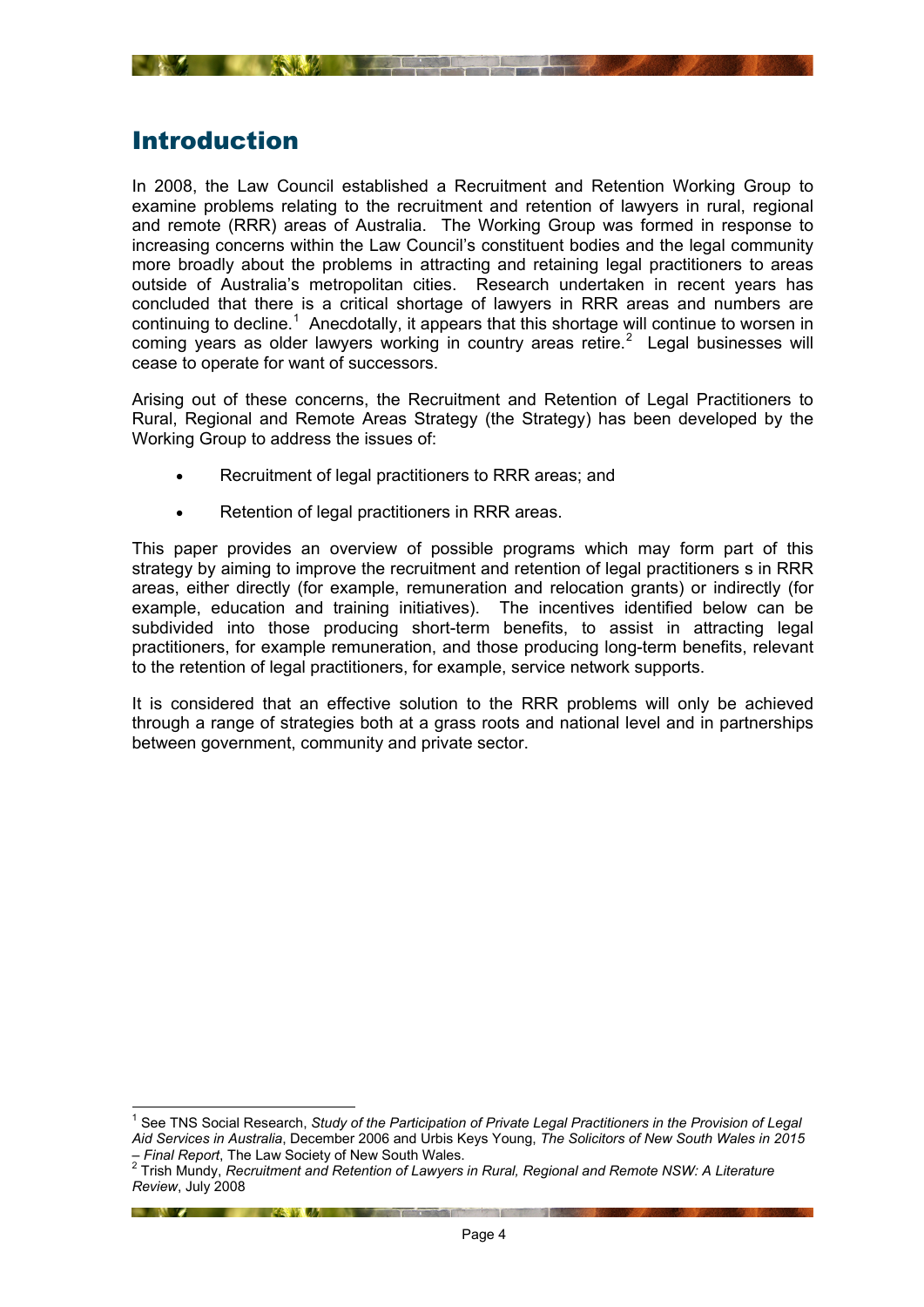# <span id="page-4-1"></span><span id="page-4-0"></span>**Recruitment and Retention of Legal** Practitioners to Rural, Regional and remote Areas

## **Background**

<span id="page-4-2"></span>The attraction and retention of legal practitioners in rural, regional and remote (RRR) areas is an issue of concern for government, communities, business, and professional associations.

Research confirms that:

- Demand for professional services to Australian RRR areas is generally greater than supply. $\frac{3}{2}$  $\frac{3}{2}$  $\frac{3}{2}$
- There is a significant population decline in many RRR areas. $4$
- At the end of June 2008, 78% of all solicitor practices were located in capital cities. Capital city practices accounted for 81% of all persons employed in solicitor practices and 88% (or \$12.9b) of fee income from the provision of legal and legal support services.<sup>[5](#page-4-6)</sup>
- At the end of June 2008, 51% (or 213) of community legal services were located outside capital cities. Aboriginal legal services had 87% (or 75) of total offices located outside capital cities. Legal aid commissions had 54% (or 45) of total offices located outside capital cities. Community legal centres had 36.8% (or 93) of total offices located outside capital cities.[6](#page-4-7)
- Only 11% of employees in RRR areas in Australia are professionals, compared to 23% in metropolitan areas.<sup>[7](#page-4-8)</sup>

The issue of recruitment and retention of young legal practitioners is of particular concern and has been the subject of extensive discussions by a number of the Law Council's Constituent Bodies, for example the Country and Suburban Law Association Conference held by the Law Institute of Victoria (LIV) in 2007, the South Australian Law Society's Country Lawyers Forum held in 2008 and the Conference of Law Societies in March 2008.

## <span id="page-4-3"></span>**Identifying the Concerns**

1

It is believed that the Federal, State and Territory Governments would be receptive to policy reforms relating to the recruitment and retention of legal practitioners in RRR areas.

At the 2020 Summit held on  $12<sup>th</sup>$  and  $13<sup>th</sup>$  April 2008, the welfare of Australian rural communities was identified as a key priority area. The group which dealt with rural issues has recommended building on the strengths and contributions of rural communities and development of strategies for the efficient provision of infrastructure and services outside metropolitan areas as key focus areas. This is consistent with the view that the Australian

ASCILITE Conference: Who's Learning? Whose Technology?<br>4.ABS - Regional Penulation Crouth - Australia 2006-2007, AB

**EXAMPLE AND ACTION CONTINUES.** 

<span id="page-4-4"></span> $^3$  Human Rights and Equal Opportunity Commission (2000), National Inquiry into Rural and Remote Education (Australia): Emerging Themes; A Herrington and J Herrington, 'Using the Internet for professional development: The experience of rural and remote professionals' (2006) Paper Presented at the 23rd Annual

ABS, *Regional Population Growth, Australia, 2006-2007*, ABS Cat 3218.0 (2006). 5

<span id="page-4-5"></span>Australian Bureau of Statistics, *2007-08 Legal Services Australia*, June 2009, p 13. <sup>6</sup>

<span id="page-4-8"></span><span id="page-4-7"></span><span id="page-4-6"></span>Australian Bureau of Statistics, *2007-08 Legal Services Australia*, June 2009, p 19. 7

Australian Bureau of Statistics, *2006 Census*.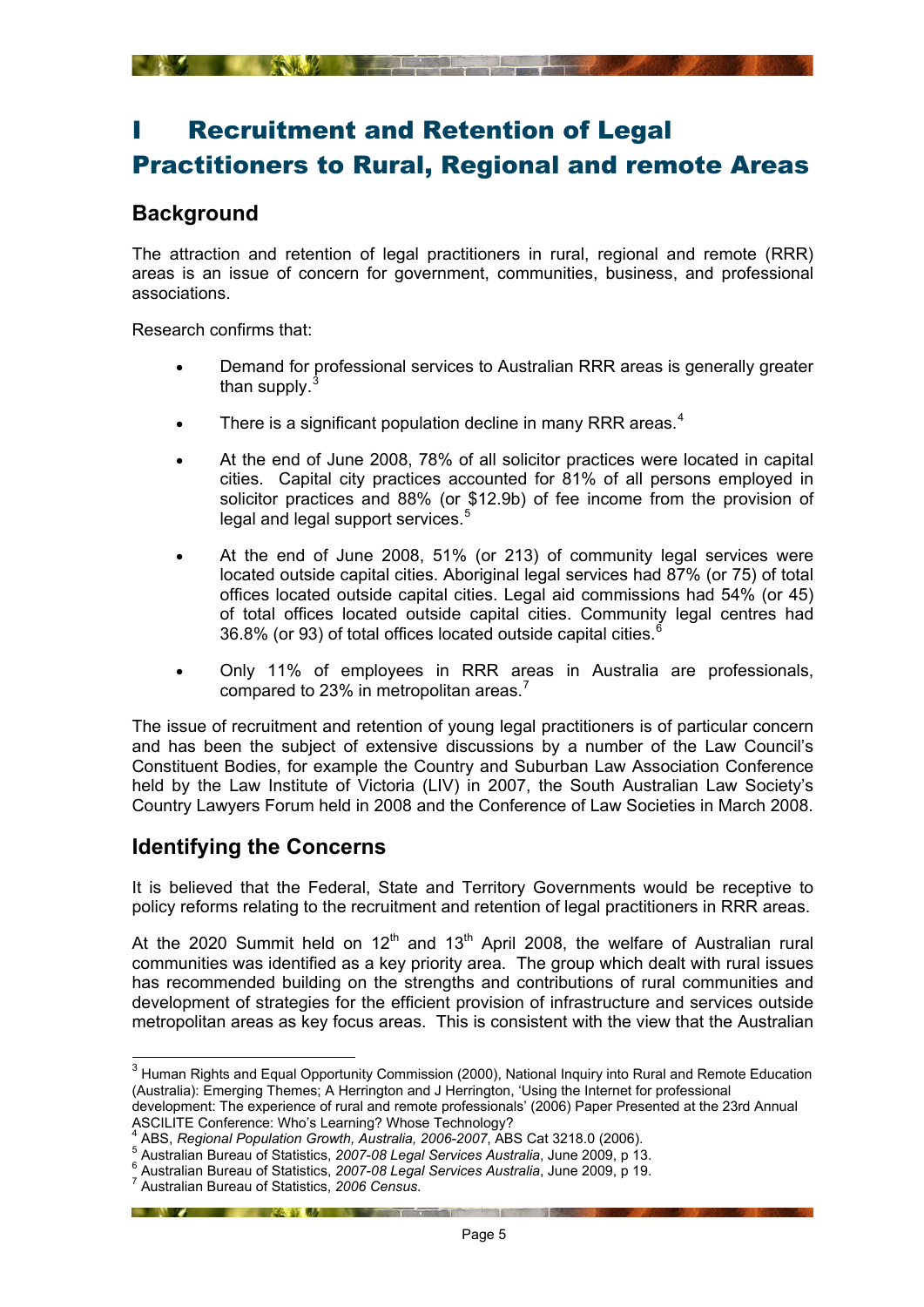government may be more receptive to considering policy initiatives from legal and other professions in their attempt to recruit and retain professionals in RRR areas.

In its response to the 2020 Summit report, the Government has agreed in principle to a number of key RRR recommendations including:

- Tertiary graduates having their higher education loan debts reduced by seeking voluntary or paid employment in RRR areas;
- A skills audit of remote, rural and regional areas to identify labour and skills shortages and provision of training opportunities in communities where there are labour and skills shortages.

Furthermore, some recent relevant policy announcements include the Victorian Government's pledge to provide an additional \$3000 First Home Bonus to first homebuyers purchasing homes in regional Victoria. The Victorian government's willingness to put resources into RRR areas is extremely encouraging. An increase in housing purchases in these areas will in turn increase the density of the population in regional areas, most likely of young individuals, thus leading to a higher demand for professional services.

Of course the devastating bushfires will now need to be factored into the Victorian response on this issue.

The Law Council considers that the government would benefit from introducing schemes to promote RRR practice to legal practitioners. The benefits to the government include:

- Reducing the burden on the legal aid system;
- Promoting access to justice in country areas;
- Ensuring that people who live in RRR areas are able to access legal services within their community;
- Promoting local business by encouraging legal practitioners to establish practices in RRR communities;
- Preserving local legal services and thereby reducing the need for expensive government advisory services either in outreach forms or in local regional centres; and
- Promoting the vitality of country areas;

**EXAMPLE AND ACTUALLY AND ACTUALLY AND ACTUALLY AND ACTUALLY AND ACTUALLY AND ACTUALLY AND ACTUALLY AND ACTUALLY AND ACTUALLY AND ACTUALLY AND ACTUALLY AND ACTUALLY AND ACTUALLY AND ACTUALLY AND ACTUALLY AND ACTUALLY AND A** 

- To be regarded by its citizens as a Government which values the legal system as a public good;
- To be regarded by its citizens as a Government which values promotion of higher education among young Australians; and
- To be regarded by its citizens as a Government which values the promotion of a resilient and diverse community.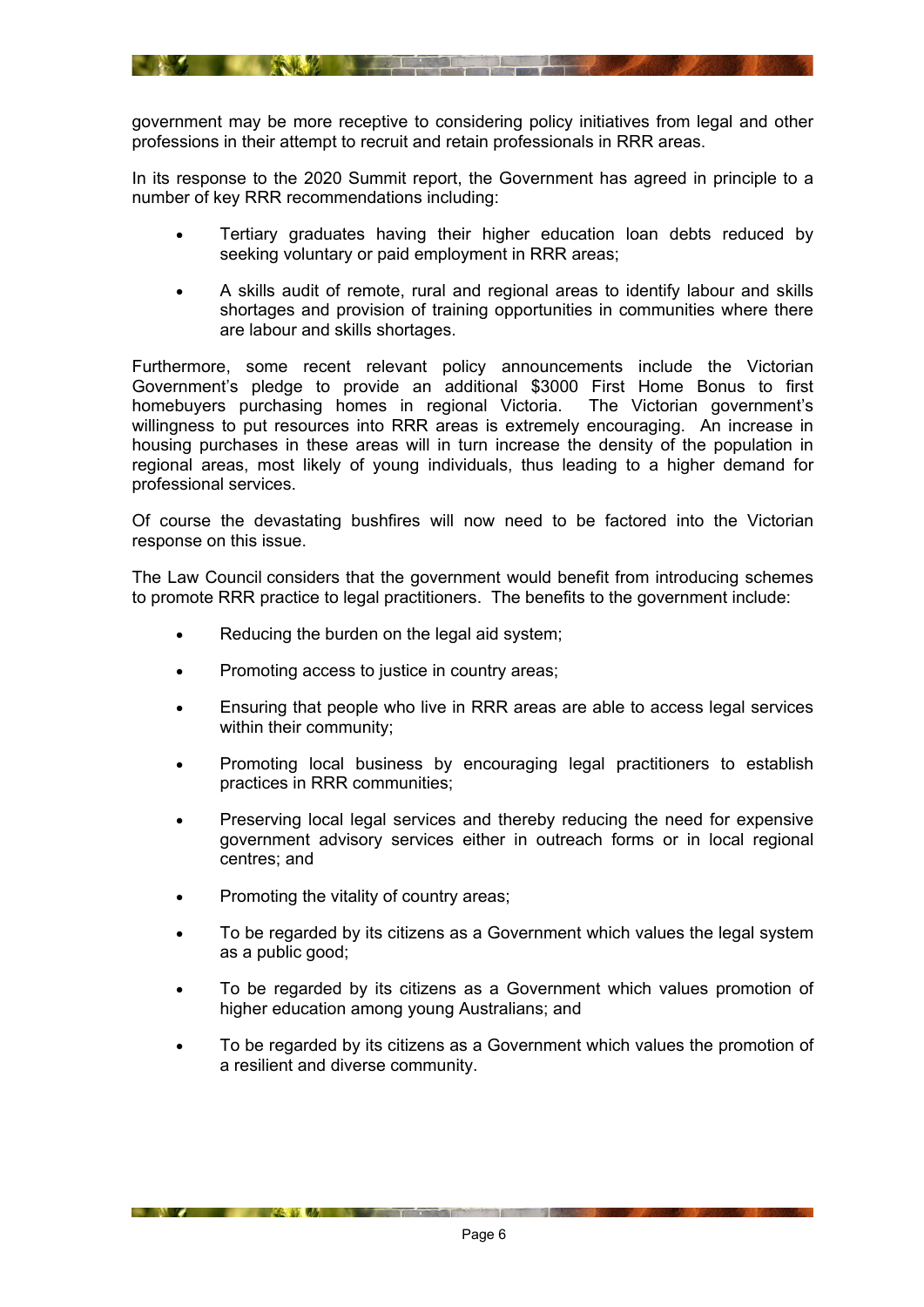<span id="page-6-1"></span><span id="page-6-0"></span>Before addressing the issues of recruitment and retention of legal practitioners to RRR areas and the specific initiatives which may assist in dealing with these issues, it is necessary to first define the scope of the problem.

**All developments** 

Several significant research studies undertaken in recent years have concluded that there is a shortage of lawyers in RRR areas.

The 2006 TNS Study commissioned by the Attorney-General's Department found that there is a shortage of lawyers in regional and remote areas with approximately 3 lawyers per 10,000 residents aged 18+ in remote Australia as compared to 10.7 lawyers per 10,000 in Australian capital cities.<sup>[8](#page-6-3)</sup>

Approximately two-thirds of private firms (67%) in regional and remote areas currently provide legal aid compared with only approximately half of firms (48%) in all locations.  $\overline{a}$ Firms in regional and remote Australia provide larger quantities of legal aid work than their city counterparts, with two-fifths (41%) of regional and remote firms providing more than 30 cases a year.[10](#page-6-5)

The qualitative component of the TNS study found that regional and remote lawyers were particularly concerned by the limited availability of experienced practitioners and graduates in RRR areas and that reliance was placed on a finite number of solicitors to carry out legal aid work. $11$ 

A study undertaken by the Law Society of New South Wales has found that the proportion of lawyers working in country New South Wales has dropped from 16.7% in 1988 to 13.7% in 2003 (an average decline of 1.3% a year).<sup>[12](#page-6-7)</sup> Projections based on this data have found that the numbers of country lawyers will continue to decline and by 2015 only 12.1% of all New South Wales lawyers will be working in country areas.<sup>[13](#page-6-8)</sup>

While there are no national figures currently available on the age of practitioners working in RRR areas, there is considerable anecdotal evidence which suggests that a large percentage of country lawyers are nearing retirement. In a 2003 media release, Ms Kim Cull, former President of the NSW Law Society noted that 'most country solicitors are aged 45 years and over and it appears that one third of those will retire in the next 10 to 15 years, leaving a gap which must be filled by other practitioners'.<sup>[14](#page-6-9)</sup>

## <span id="page-6-2"></span>**The Law Council's RRR Survey**

In March 2009, a nationwide survey of legal practitioners in RRR areas was conducted in order to obtain empirical support for anecdotal evidence which indicates that there is a shortage of legal practitioners in RRR areas of Australia. The online survey was sent by the law societies in each state and the Northern Territory to their members working in RRR areas.

On 9 July 2009, the results of study were released. The survey report is available at <http://www.lawcouncil.asn.au/initiatives/rrr.cfm>. The survey elicited strong support from the

*Committee State State State State State State State State State State State State State State State State State* 

 8 TNS Social Research, n 1 above, p 38.

<span id="page-6-3"></span> $^9$  Ibid, p 39.

<span id="page-6-7"></span><span id="page-6-6"></span>

<span id="page-6-5"></span><span id="page-6-4"></span><sup>10</sup> Ibid, p 41.<br>
11 Ibid, p 36.<br>
12 Urbis Keys Young, n 1 above, p 14.<br>
13 Ibid.<br>
<sup>14</sup> Trish Mundy, n 2 above, p 9.

<span id="page-6-8"></span>

<span id="page-6-9"></span>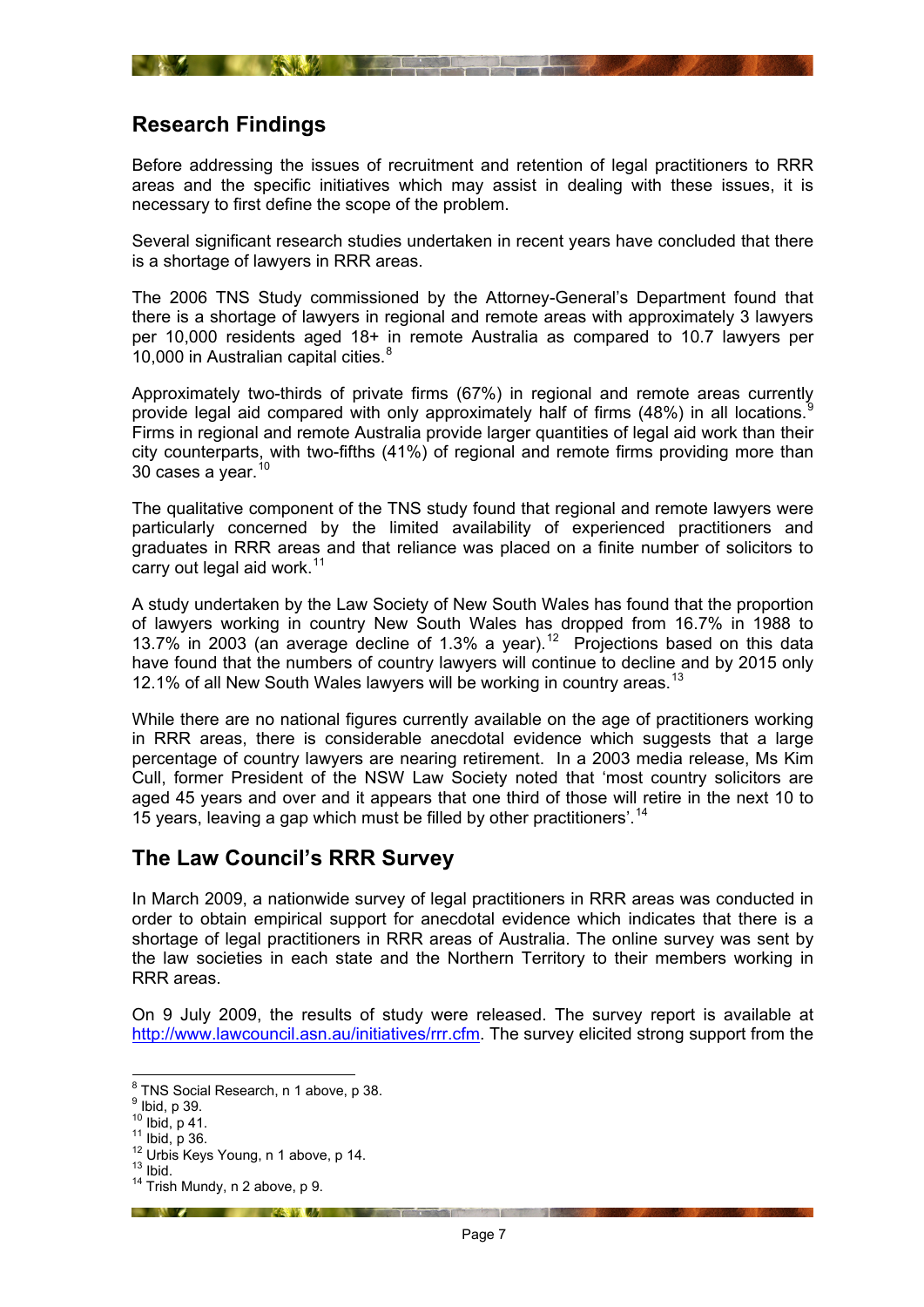legal community in RRR areas with a response rate of 24% (in total 1,185 practitioners completed the survey). Overall, the survey results indicate that there is a significant problem for access to justice in RRR areas. Action is required to ensure that viable practices are retained and Australians in RRR areas are able to access legal services within their communities. The main findings of the report are that:

- Overall, 43% of principals surveyed indicated that their practice currently does not have enough lawyers to serve their client base.
- Sole practitioners made up 46% of all responses to the survey. Of this group, 30% have been practising in RRR areas for more than 21 years and almost 36% of these practitioners do not intend to be practising law in the next five years. Overall, 42% of the legal practitioners who responded to the survey do not intend to practise law in five years time.
- Principals cited succession planning as their biggest concern (71%), followed by concerns about attracting additional lawyers to the firm (58%) and about attracting lawyers to replace departures (51%).
- Of the younger lawyers surveyed (20-29 years), 30% indicated that they only intended to practise in their area for less than two years. For this group, remuneration is also extremely important, with 25% indicating that they would leave the area for better pay. Further, 28% of this younger age group would leave their current firms to join a city based firm and 15% would leave to start a new career.
- RRR practitioners undertake a significant amount of legal aid work, with 51% of respondents indicating that their firm accepted legally aided matters. Of those firms, the majority (50%) dealt with more than 30 cases per year.
- Lawyers are integral to RRR communities providing significant pro bono assistance and undertaking voluntary work within their communities. More than 64% of respondents indicated that their firm undertakes pro bono work, and 71% of respondents undertake other unpaid voluntary work within their area.

**Example 19 A Property Construction of the Construction of the Construction of the Construction of the Construction**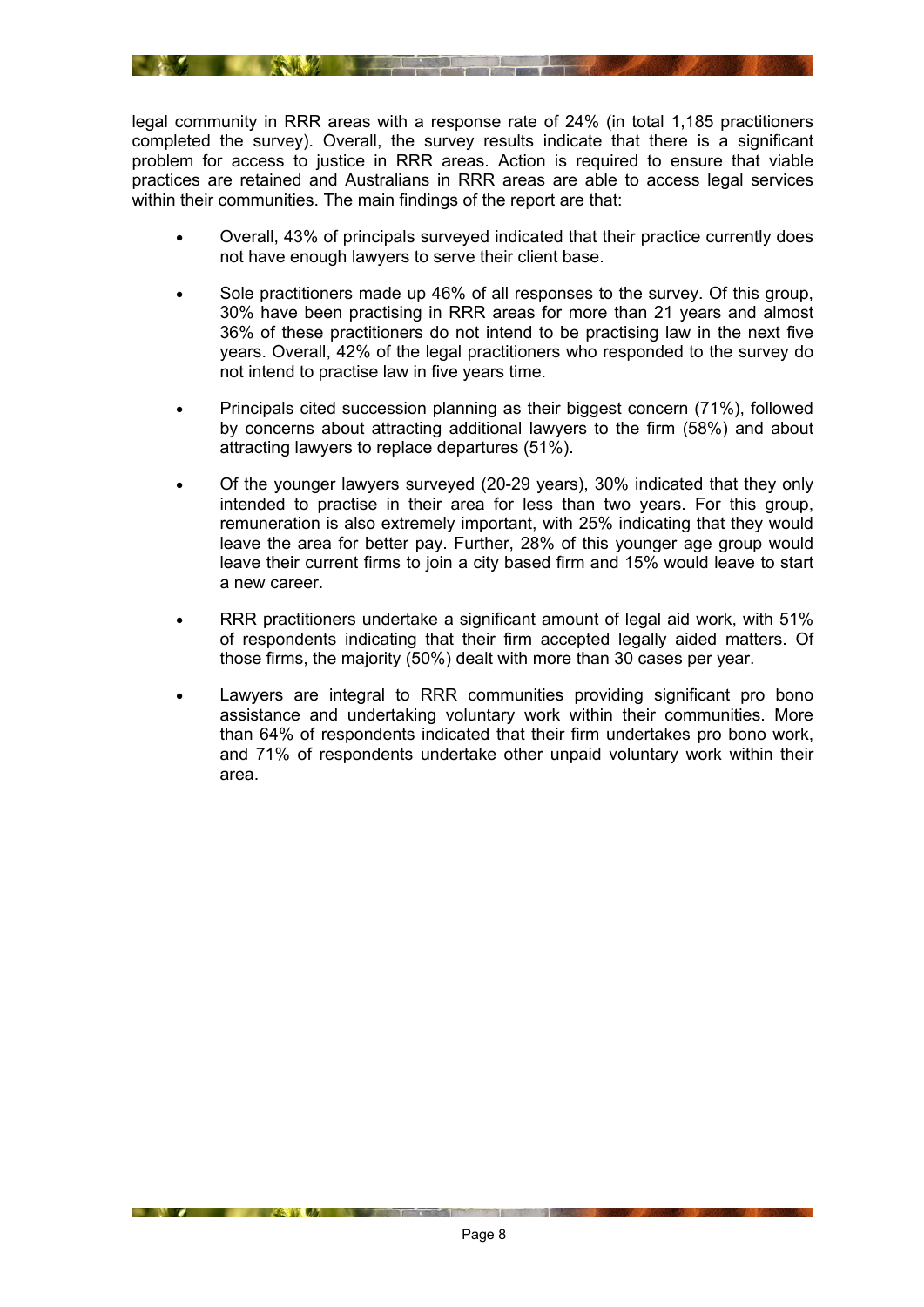# <span id="page-8-1"></span><span id="page-8-0"></span>II Recruitment Initiatives

Attraction of professionals to RRR areas generally focuses on short-term benefits and may involve provision of incentives, financial or otherwise. A range of recruitment initiatives which may be implemented by both government and the legal profession are considered below.

## **Initiatives by the Federal Government**

#### <span id="page-8-3"></span><span id="page-8-2"></span>Waiving Fringe Benefit Tax (FBT) Liabilities on employer payments of employee benefits

This initiative would apply to both new legal practitioners and experienced practitioners looking for a career change*.* Government could implement a scheme which waives fringe benefits tax (FBT) for those employers who offer bonuses for relocation or other benefits as part of an increased salary package. Such salary packages could also include payment (either partially or in full) of the HECS-HELP or FEE HELP debt of new legal practitioners.

#### *Housing fringe benefit*

A remote area housing benefit is an exempt benefit under s 58ZC of the *Fringe Benefits Tax Assessment Act 1986* ('FBTA Act'). Where an employer grants an employee a "housing right", that is a right to occupy or use a unit of accommodation as a usual place of residence, a housing fringe benefit arises.<sup>15</sup> The right to occupy may apply to any type of accommodation that is the employee's usual place of residence.<sup>[16](#page-8-5)</sup>

Different valuation rules apply to a housing fringe benefit depending on whether the accommodation is outside Australia, in a non-remote part of Australia or in a remote area of Australia.

If the accommodation is in Australia and is not in a remote area, the taxable value of the housing fringe benefit depends on the type of accommodation.

If the accommodation is in a hotel, motel, hostel, guesthouse, caravan or mobile home and the provider is in the business of providing similar benefits to the public, the taxable value of the housing fringe benefit is either the market value of the accommodation less any rent paid, if the provider is not the employer (s 26(1)(b) FBTA Act), or 75 per cent of the amount that the public would pay less any rent paid, if the provider is the employer. For any other type of accommodation in a non-remote area, the taxable value is the "statutory annual value" of the right to occupy the accommodation (s 26(1)(c) FBTA Act) and therefore the employer is subject to FBT on this amount.

Four conditions must be satisfied for the remote area housing exemption to apply:  $17$ 

1. The accommodation must be located in a remote area, that is, an area that is not in, or adjacent to, an "eligible urban area".<sup>18</sup> Further, the location must be more than 40 km away from the eligible urban area with a 1981 census population of less than 130,000, or is less than 100 km from an eligible urban area with a census population of 130,000 or more.[19](#page-8-8)

<span id="page-8-4"></span><sup>&</sup>lt;sup>15</sup> FBTA Act, ss 25 and 149.

<span id="page-8-6"></span><span id="page-8-5"></span><sup>&</sup>lt;sup>16</sup> 2009 Australian Master Tax Guide, para 35-380.<br><sup>17</sup> See 2009 Australian Master Tax Guide, para 35-430.<br><sup>18</sup> Section 140(1) defines an eligible urban area as a town or city with a 1981 census population of at least 14,000 (or 28,000 if in Zone A or Zone B for income tax purposes).

<span id="page-8-8"></span><span id="page-8-7"></span><sup>&</sup>lt;sup>19</sup> See Practice Statement PS LA 2000/6.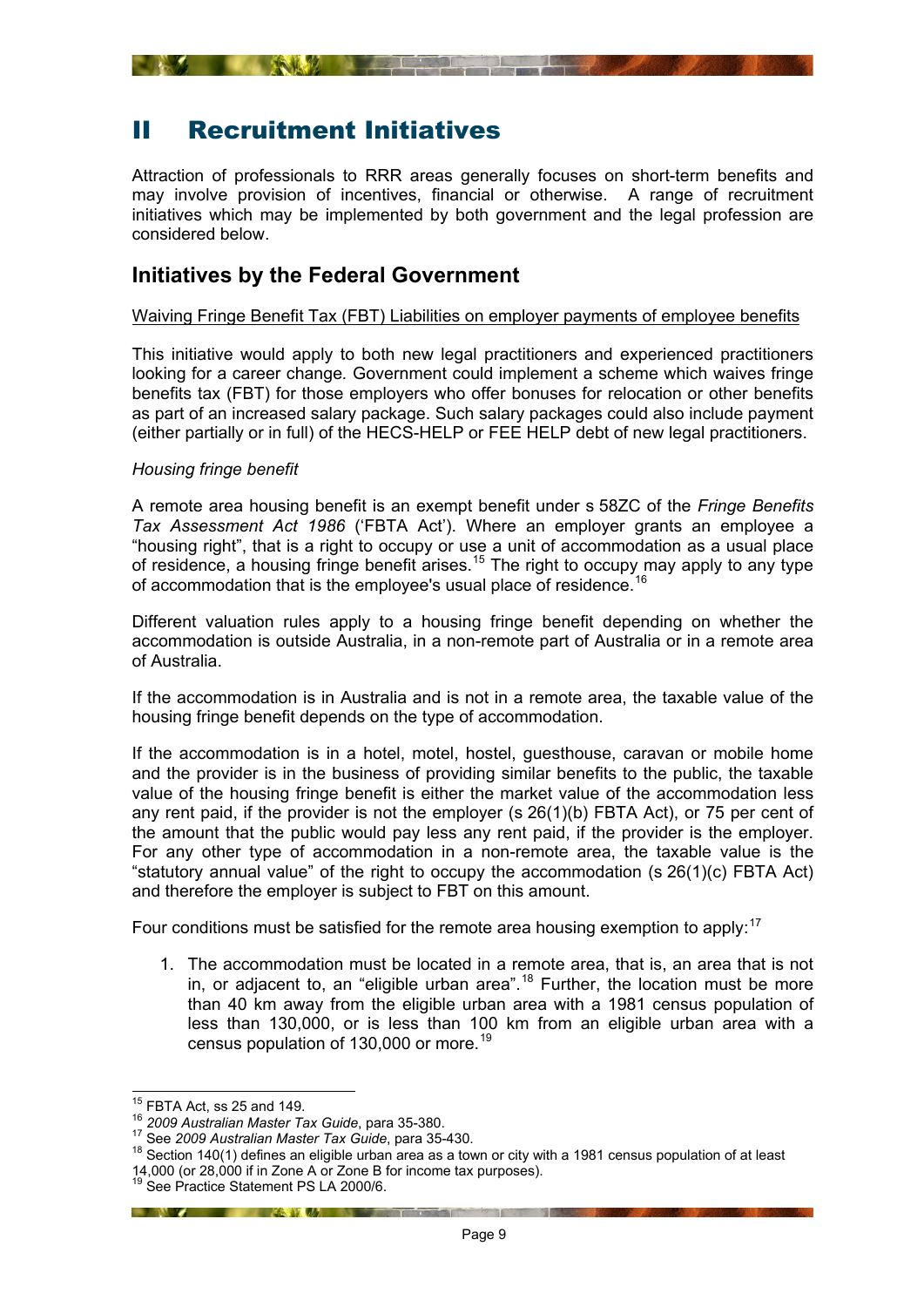- <span id="page-9-0"></span>2. The recipient of the benefit must be employed by the employer for the whole tenancy period and the employee's usual place of employment must not have been at a location in or adjacent to an eligible urban area during that period.
- 3. It must be necessary for the employer to provide free or subsidised accommodation to employees for any of the following reasons: the employees are likely to move frequently from one residential location to another because of the nature of the employer's business; there is not sufficient suitable accommodation otherwise available in the employment area, or it is customary in the employer's industry to provide free or subsidised housing to employees.
- 4. The arrangement must be an arm's length arrangement and not entered into for the purpose of gaining the s 58ZC exemption concessions.

Therefore, if one of the conditions above is not satisfied the employer will be required to pay FBT if it wishes to provide the housing benefit.

#### <span id="page-9-1"></span>Monetary allowances and bonuses for relocation or otherwise

The Federal Government may offer relocation monetary allowances and bonuses to encourage legal practitioners to pursue employment in RRR areas.

Such allowances may be offered by employers as fringe benefits (on which no tax would be payable by the employer) or by the Federal Government through a benefit distribution system such as Centrelink or some other governmental agency.

The Law Council notes that the Federal Government provides funding for the relocation expenses for general practitioners who decide to take up RRR placements through the Rural and Remote General Practice Program.

#### <span id="page-9-2"></span>Tax breaks for working in remote areas

Currently, 'Zone Tax Offsets' are available to taxpayers who have lived or worked in a remote area of Australia for a certain qualifying period.

The offset amounts range from \$57, plus 20% allowed for dependents, for residents of Zone B (regional areas of South Australia, New South Wales, southern Western Australia and Queensland) to \$338, plus 50% allowed for dependents, for residents of Zone A (comprising the Northern Territory and regional areas of northern Queensland and Western Australia). An additional "special area" offset of \$1173 plus 50% allowed for dependents, is available to those living in an area 250km or more from a population centre of 2,500 or more.<sup>[20](#page-9-4)</sup> These amounts have not changed in almost 15 years.

A significant increase in the current offset amount available through the ATO scheme would assist in attracting and retaining legal practitioners in RRR areas.

#### <span id="page-9-3"></span>Subsidised or free housing

1

The Law Council believes that the availability of incentives which relate to housing in RRR areas would encourage a greater number of legal practitioners to consider relocating to

**EXAMPLE AND STREET AND STREET AND STREET AND STREET AND STREET AND STREET AND STREET AND STREET AND STREET AND** 

<span id="page-9-4"></span><sup>20</sup> Australian Taxation Office (ATO), *Are you eligible for a tax zone offset*, available at http://www.ato.gov.au/individuals/content.asp?doc=/content/40483.htm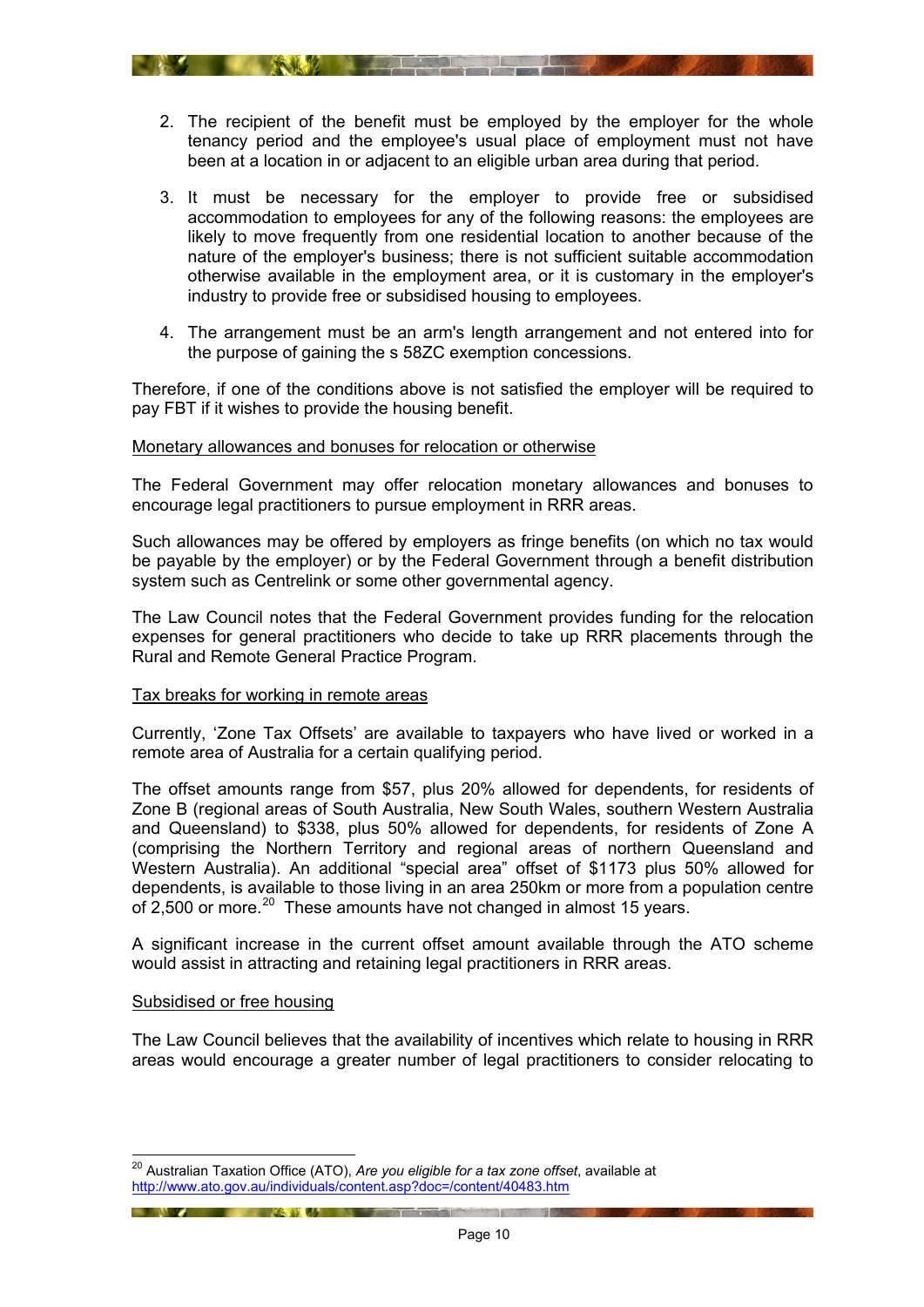<span id="page-10-0"></span>these areas. The issue of housing has been identified as a particular issue for the legal practitioners taking part in the Western Australian Country Lawyers Program.<sup>21</sup>

**The South Communication of the Communication of the Communication** 

The Government is encouraged to consider funding initiatives for housing subsidies or free housing to legal practitioners practicing in RRR areas. For example, those legal practitioners employed by the States' Legal Aid Commissions and community legal centres (CLCs) located in RRR areas should be eligible for largely subsidised or free housing. On the other hand, those legal practitioners employed by private law firms in RRR areas, and who are expected to earn higher salaries than those employed by Legal Aid and CLCs, should be eligible for a reduced amount of subsidy.

It may be necessary to provide additional funding to Legal Aid Commissions and Community Legal Centres in order to implement these types of state based housing programs.

#### <span id="page-10-1"></span>Developing technology to support RRR practice

The Government could invest in technology to support legal practitioners in RRR areas such as increasing facilities for electronic filing of documents, increasing availability of online legal library resources and increasing video conferencing facilities to decrease the need for legal practitioners in RRR areas to travel long distances to see clients, file documents, conduct negotiations and access legal libraries. Such initiatives could be undertaken in collaboration with State, Territory and local governments.

#### <span id="page-10-2"></span>Repaying, completely or partially, HECS-HELP (or FEE-HELP) liabilities

One effective initiative that may be implemented by the Federal Government is the repayment of HECS-HELP (or FEE-HELP) liabilities for those graduates (and practitioners) who undertake work in RRR areas.

This type of repayment scheme was established by the Federal Government in 2000-2001 as an incentive to attract doctors to work in rural and regional areas of Australia. At the 2020 Summit similar recommendations were proposed as a potential strategy to encourage a range of professionals to live and work in RRR areas, thereby helping to build community capacity and sustainable communities. The Government has provided in principle support for this recommendation.

Under a repayment scheme, the Federal Government would commit to paying off the student's HECS-HELP (or FEE-HELP) debt either partially or in full for those students who in turn commit to practicing in RRR areas for a predetermined number of years following the completion of their degrees. Alternatively, Government could implement a scheme which waives fringe benefits tax for those employers who offer to pay (either partially or in full) the HECS-HELP or FEE HELP debt of their employee.

Consideration must be given to what would be classified as a RRR area for the purposes of such a scheme. It appears that difficulties in attracting and retaining legal practitioners exist in varying degrees of severity according to the remoteness of the area in question. However, other large centres, such as Darwin, are also encountering significant problems in attracting lawyers. A tiered system which distinguishes between rural centres and more remote locations may ensure that a greater level of compensation is provided to those lawyers who seek employment in areas that are experiencing the greatest difficulties.

<span id="page-10-3"></span><sup>1</sup> 21 Jane Stewart, 'The WA Country Lawyers Program', *National Access to Justice Pro Bono Conference*, 14-15 November 2008, Sydney, p 7, available at http://www.a2j08.com.au/papers/Stewart\_J.pdf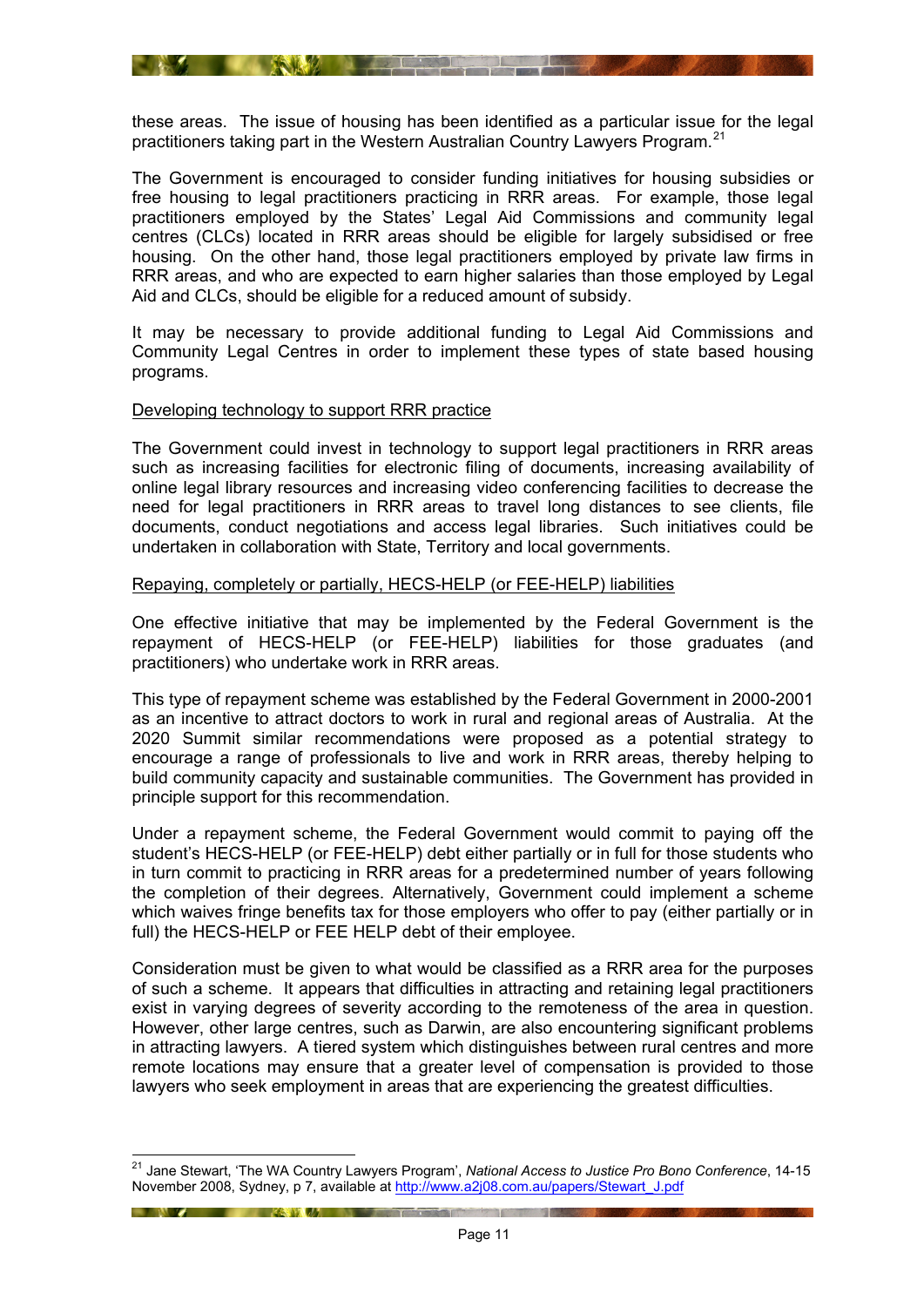A range of policy options concerning HECS-HELP may be considered by the Federal Governments in order to encourage and promote RRR practice to legal practitioners. Such options would necessarily involve extensive collaboration and involvement with universities. The options included below are progressive, that is, each option represents a greater benefit to the professional from the option preceding it.

- 1. *Partially government-subsidised university places.* Under this regime, the Federal Government would commit to paying part of the practitioner's HECS-HELP (or FEE-HELP) debt for those practitioners who in turn commit to practicing in RRR areas for a predetermined number of years following the completion of their degrees. The government may additionally choose whether this would only apply to graduates, or whether the regime would apply to any legal practitioner who decided to take up employment in a RRR area, irrespective of any legal employment in the metropolitan area.
- 2. *Fully government-subsidised university places.* Under the regime, the Federal Government would commit to paying the entire HECS-HELP (or FEE-HELP) debt incurred by practitioners for the completion of their law degrees for those practitioners who in turn commit to practising in RRR areas for a predetermined number of years. A number of options are open to government in introducing such an initiative:
	- (a) The practitioner's HECS-HELP (or FEE-HELP) liability is to be waived in the instance when the practitioner has completed a predetermined number of years in RRR practice. In the Law Council's view, if this option is adopted, the number of years should not exceed five.
	- (b) The student's HECS-HELP (or FEE-HELP) liability is reduced by a significant amount, for instance 50%, once the practitioner has completed the first year of practice in RRR area. Following the first year, the liability is reduced incrementally, that is, 10% of the initial debt each year the practitioner continues to practice in the RRR area. Thus, under this regime, the HECS-HELP (or FEE-HELP) liability would cease to exist after six years.

| <b>Example 1:</b>     |                                                            |  |  |  |
|-----------------------|------------------------------------------------------------|--|--|--|
| Year 1 debt remaining | \$33,996 x 0.5 [ie 50%] = \$16,998                         |  |  |  |
| Year 2 debt remaining | $$16,998 - ($33,996 \times 0.1$ [ie $10\%$ ]) = \$13,598.4 |  |  |  |
| Year 3 debt remaining | $$13,598.4 - ($33,996 \times 0.1) = $10,198.8$             |  |  |  |
| Year 4 debt remaining | $$10,198.8 - ($33,996 \times 0.1) = $6,799.2$              |  |  |  |
| Year 5 debt remaining | $$6,799.2 - ($33,996 \times 0.1) = $3,399.6$               |  |  |  |
| Year 6 debt remaining | $$3,399.6 - ($33,996 \times 0.1) = $0$                     |  |  |  |

Note: Variations of this model are possible. For instance, it is not necessary to reduce the sum by 10% of the original debt sum. The remaining debt could be reduced by 10%. Thus, in the example above the \$16,998 sum could be reduced by 10%, meaning that a longer period would be required to pay off the entire HECS-HELP (or FEE-HELP) debt.

<u>the second contract of the second contract of the second contract of the second contract of the second contract of the second contract of the second contract of the second contract of the second contract of the second con</u>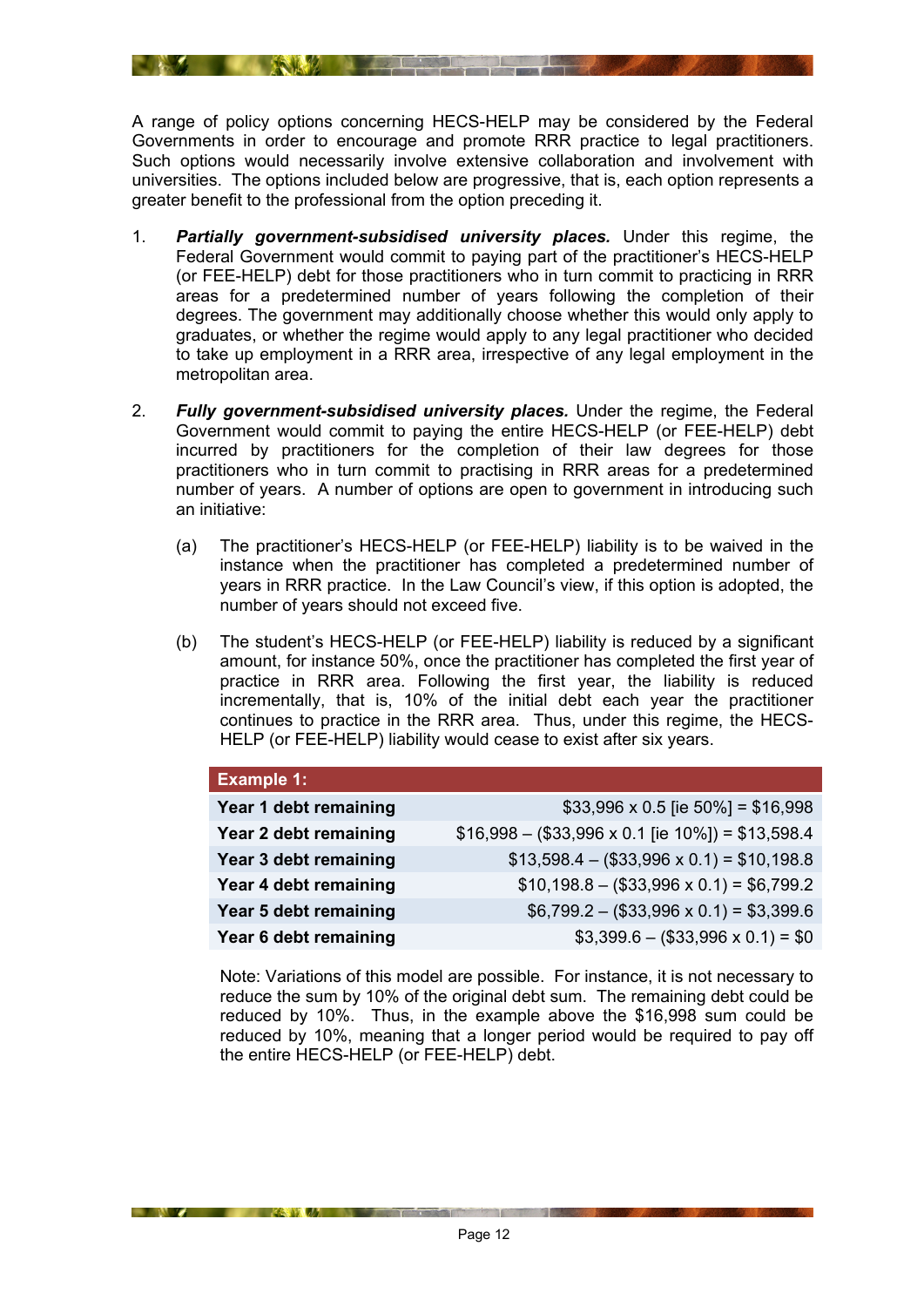<span id="page-12-0"></span>(c) The practitioner's HECS-HELP (or FEE-HELP) liability is reduced incrementally with each year the practitioner spends in practice in a RRR area. For instance, the liability would be reduced by 20% of the initial debt each year the practitioner remains in legal employment in the RRR area. Thus, under this regime, the HECS-HELP liability would cease to exist after five years.

**ANNA Extra Property** 

| <b>Example 2:</b>     |                                                            |
|-----------------------|------------------------------------------------------------|
| Year 1 debt remaining | \$33,996                                                   |
| Year 2 debt remaining | $$33,996 - ($33,996 \times 0.2$ [ie $20\%$ ]) = \$27,196.8 |
| Year 3 debt remaining | $$27,196.8 - ($33,996 \times 0.2) = $20,397.6$             |
| Year 4 debt remaining | $$20,397.6 - ($33,996 \times 0.2) = $13,598.4$             |
| Year 5 debt remaining | $$13,598.4 - ($33,996 \times 0.2) = $6,799.2$              |
| Year 6 debt remaining | $$6,799.2 - ($33,996 \times 0.2) = $0$                     |

Note: See explanation above in relation to Example 1 as to what impact any variations may have. It is also important to note that variations in the percentage of the debt reduced each year will lead to variations in time periods taken to pay off the debt.

- (d) The practitioner's HECS-HELP (or FEE-HELP) debt is frozen (not indexed with inflation) when they start work in a RRR area. There is no reduction to this amount beyond what the practitioner is obliged to pay out of their income for three years. After a certain number of years continuous service (for example, five years) in a RRR area, the debt is cleared.
- 3. *Employer pays for the HECS-HELP debt of their employee.* In this instance, the employer would not be subject to the fringe benefit tax (FBT) on the payment. The advantage of this option is that:
	- (a) The employer and/or employee control the timing of the benefit (and any claw back) so that it can be tailored to individual circumstances;
	- (b) The Government only subsidises part of the cost, being the FBT forgone, as opposed to waiving the whole HECS-HELP debt which might be politically unpalatable; and
	- (c) The employer can pass on the cost to the employee if the benefit is taken into account in the employee's "total remuneration".

There is precedent for this option in the public sector in organisations such as the Australian Taxation Office (ATO).

It is important to note that adequate exit mechanisms for these options would also need to be considered.

#### <span id="page-12-1"></span>Increasing opportunities for clinical placements in law in RRR areas for law students

**EXAMPLE AND RESIDENCE AND RESIDENCE AND RESIDENCE AND RESIDENCE AND RESIDENCE AND RESIDENCE AND RESIDENCE** 

The Law Council believes that there is a need to provide law students with greater opportunities to undertake clinical placements in RRR areas. These types of clinical programs provide law students with the valuable experience of living and working in RRR communities. Many law students that participate in these programs consider relocating to country areas on the completion of their studies.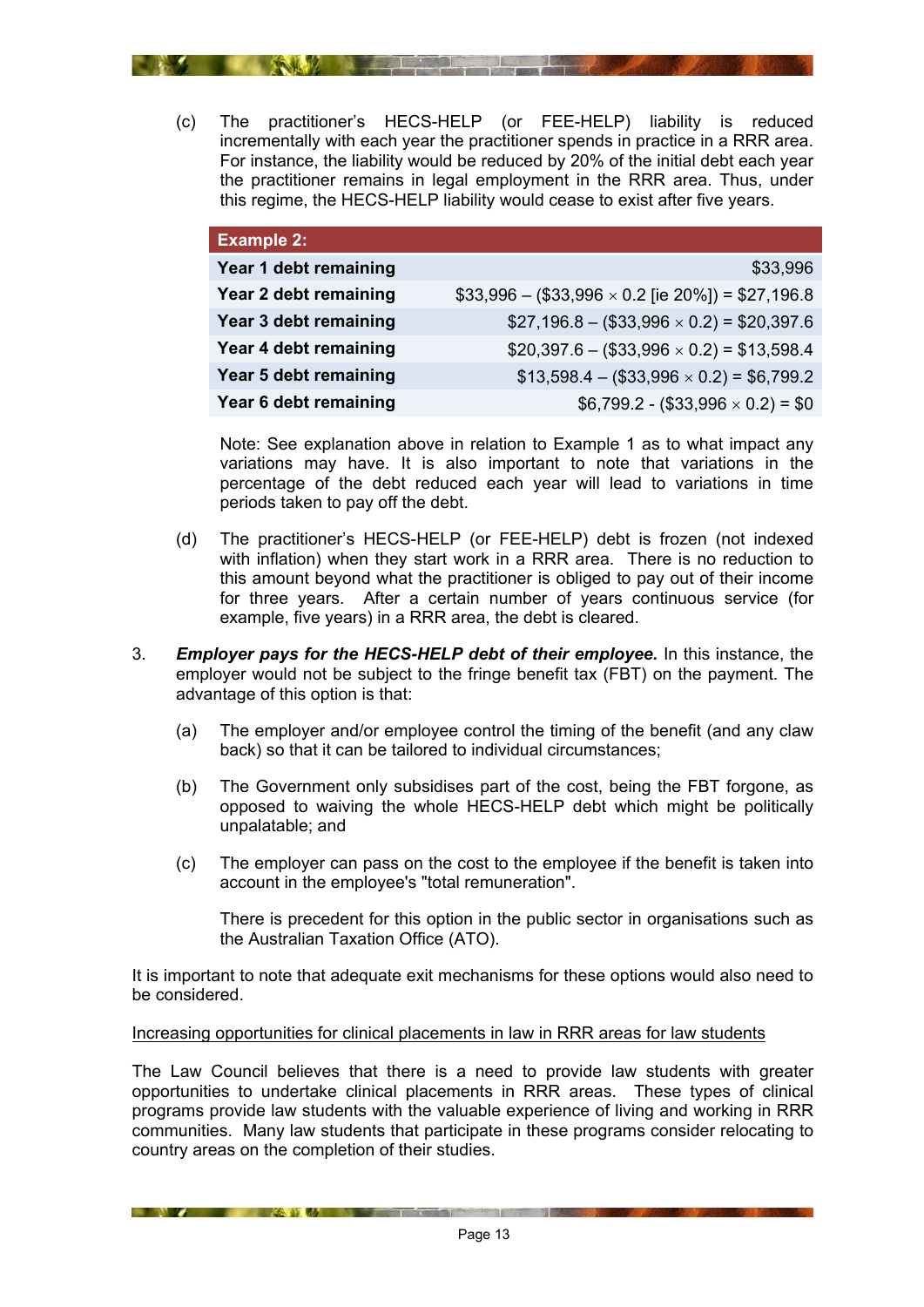<span id="page-13-0"></span>

**EXAMPLE AND ARRANGEMENT OF THE CONTRACT OF THE CONTRACT OF THE CONTRACT OF THE CONTRACT OF THE CONTRACT OF THE** 

For example, in Victoria, a Regional Summer Clerkships Project (RSCP) was implemented by the Albury Wodonga Community Legal Centre and supported by the Victorian Law Foundation and La Trobe University Law School. The purpose of the RSCP was to provide undergraduate law students with a three to six month placement in three areas of regional Victoria: Bendigo, the Goulburn Valley and North Eastern Victoria. The key objectives of the RSCP were to improve employment opportunities for law graduates and expose law students to a positive RRR lifestyle experience and also to the diversity of RRR legal practice.<sup>[22](#page-13-2)</sup>

In addition, with funding from the Attorney-General's Department, the National Association of Community Legal Centres (NACLC) has established a pilot program in partnership with the Australian National University (ANU) College of Law to provide placement opportunities at RRR CLCs for ANU students undertaking the Graduate Diploma of Legal Practice.

#### <span id="page-13-1"></span>Government scholarships

 $\overline{a}$ 

The Law Council considers that the implementation of an innovative scholarship scheme by the Federal Government would assist in encouraging people from RRR areas to pursue a career in law.

Currently, there are 31 universities in Australia that offer law degrees. Of those, only eight offer the course at a regional campus (although a small number of other universities provide an online course option) It is therefore important that Government scholarships become available to students from RRR areas to assist with the additional costs associated with relocation and accommodation if they decide to pursue a career in law.

The Federal Government contributes \$300,000 towards the John Koowarta Reconciliation Law Scholarship (Scholarship) Trust<sup>[23](#page-13-3)</sup>, which was established in 1994. The Law Council is the trustee and administrator of the Scholarship. There are also government scholarship programs for education and accommodation costs related to higher education which can be accessed by Indigenous law students. The Law Council suggests that a similar scholarship program could be established for all students from RRR areas.

The Federal Government also provides a range of scholarships to encourage medical and other health professionals to work in RRR areas. For example, the Rural Allied Health Undergraduate Program and the Rural Allied Medical Undergraduate Scholarship scheme provide financial support to assist rural and remote students studying medical and certain health degrees to meet the costs of study, such as accommodation and travel

Due to the shortage of lawyers working in rural and regional Australia, the Law Council believes that there is a desperate need to provide similar support to people from RRR areas who wish to pursue a legal career.

**The Common Section 1999 and 1999 and 1999 and 1999 and 1999 and 1999 and 1999 and 1999 and 1999 and 1999 and** 

<span id="page-13-2"></span><sup>22</sup> Helen McGowan, *Lawyers Go Bush, Regional Summer Clerkship Project 2005-2006*, Victoria Law Foundation, available at<br>http://www.victorialaw.org.au/pdfebook/SUMMARY\_OUTCOMES\_REPORT\_HELEN\_MCGOWAN\_2005.PDF

<span id="page-13-3"></span>http://www.victorialaw.org.au/persessing summary\_outcomes\_reported:<br><sup>23</sup> The John Koowarta Scholarship commemorates John Koowarta, a member of the Winychanam community in Aurukun and a traditional owner of the Archer River region in the Cape York Peninsula. The Scholarship is available for Indigenous law students.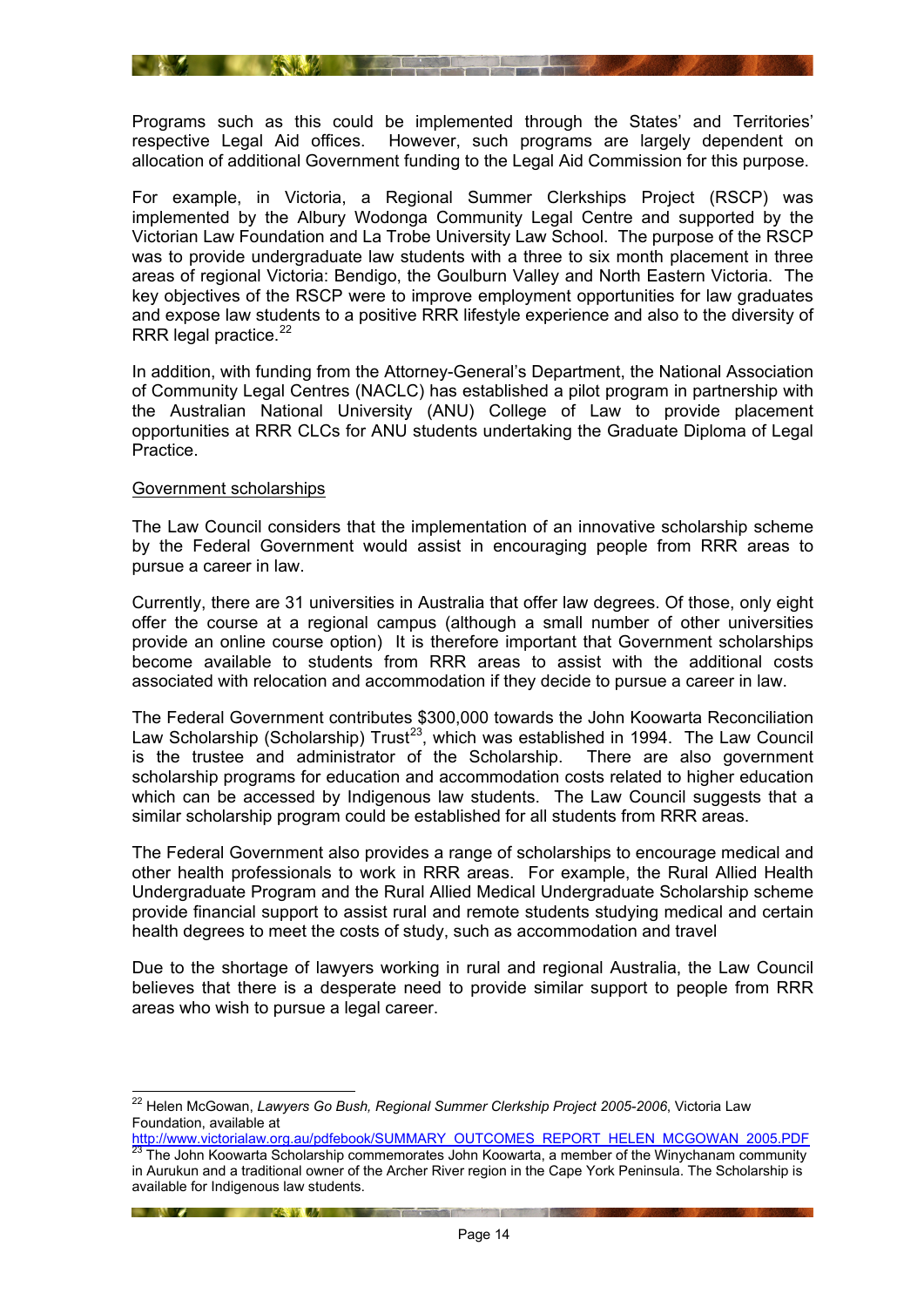<span id="page-14-0"></span>Scholarships should also be made available for post-graduate practical legal training (PLT) courses, where such courses provide students the option of undertaking a clinical placement with a firm in a RRR area.

Government scholarships are generally limited to undergraduate courses. $^{24}$  However, the University of Melbourne now offers law only at a post-graduate level. The Law Council understands that other universities are considering implementing similar models. PLT courses, which law graduates are required to complete in most States and Territories in order to be admitted to legal practice, are also post-graduate courses for which government scholarships are not available.

It should be noted that the University of Melbourne now offers the Donovan-Johnston Memorial Scholarship (the Scholarship). The Scholarship is awarded to up to two full-time Juris Doctor (JD) students from rural or regional Australia, based on the selection criteria for the JD degree (including academic results of all tertiary study previously undertaken, results on the LSAT and personal statement) and demonstrated financial need. The Scholarship is valued at \$5,000 per annum for the duration of the degree (subject to satisfactory performance). To be eligible, students' permanent place of residence, as registered with the University at the time of applying for admission to the JD, must be 80 kilometres or more from the Melbourne General Post Office. Similar scholarship schemes could be introduced by the Federal Government to undergraduate law students at various universities across Australia.

## <span id="page-14-1"></span>**Initiatives by Australian Legal Profession**

**Except of the Contract of the Contract of the Contract of the Contract of the Contract of the Contract of the Contract of the Contract of the Contract of the Contract of the Contract of the Contract of the Contract of the** 

1

To date, the legal profession has not as successfully dealt with the issue of attracting legal practitioners to RRR areas as compared to the medical profession (please refer to Appendix 3). Despite the lack of a strategic approach to non-metropolitan legal recruitment, a range of programs across Australia are commended in their efforts to improve and maximise legal service delivery to people living in RRR areas. The coordinated approach taken by the Law Council members will assist to share these initiatives across the country.

Key strategies include the Regional / Rural Solicitor Schemes established by the legal aid bodies in Queensland, Western Australia and New South Wales.

Under the Schemes which have been established in Queensland and New South Wales, new law graduates are placed with private law firms which are located in RRR areas with a high demand for legal aid services. A wage subsidy is provided to the law firm where the graduate is placed by Legal Aid in return for the firm undertaking an agreed amount of legal aid work. Professional fees are also paid to the law firm which delivers the legal aid services.

In Western Australia, the Country Lawyers Graduate Program operates with the assistance of the Law Society of Western Australia, Legal Aid WA, the Community Legal Centres Association of WA, the Aboriginal Legal Service of WA, Family Violence Prevention Legal Services and the Legal Practice Board of Western Australia. Funding for the program is provided by the Federal and State Governments. Under this program, law graduates are recruited to work in RRR areas for a period of four years. Legal Aid WA employs the graduates who undertake their first year as an articled clerk in the Perth office. The graduate then undertakes three 12 month placements at participating community legal centres which are located in RRR areas.

<span id="page-14-2"></span><sup>&</sup>lt;sup>24</sup> Australian Law Students Association, Submission to the Dept of Education, Employment and Workplace Relations, *Scholarships for a Competitive Future: Expansion of the Commonwealth Scholarships Program – A Discussion Paper*, April 2008, p 5.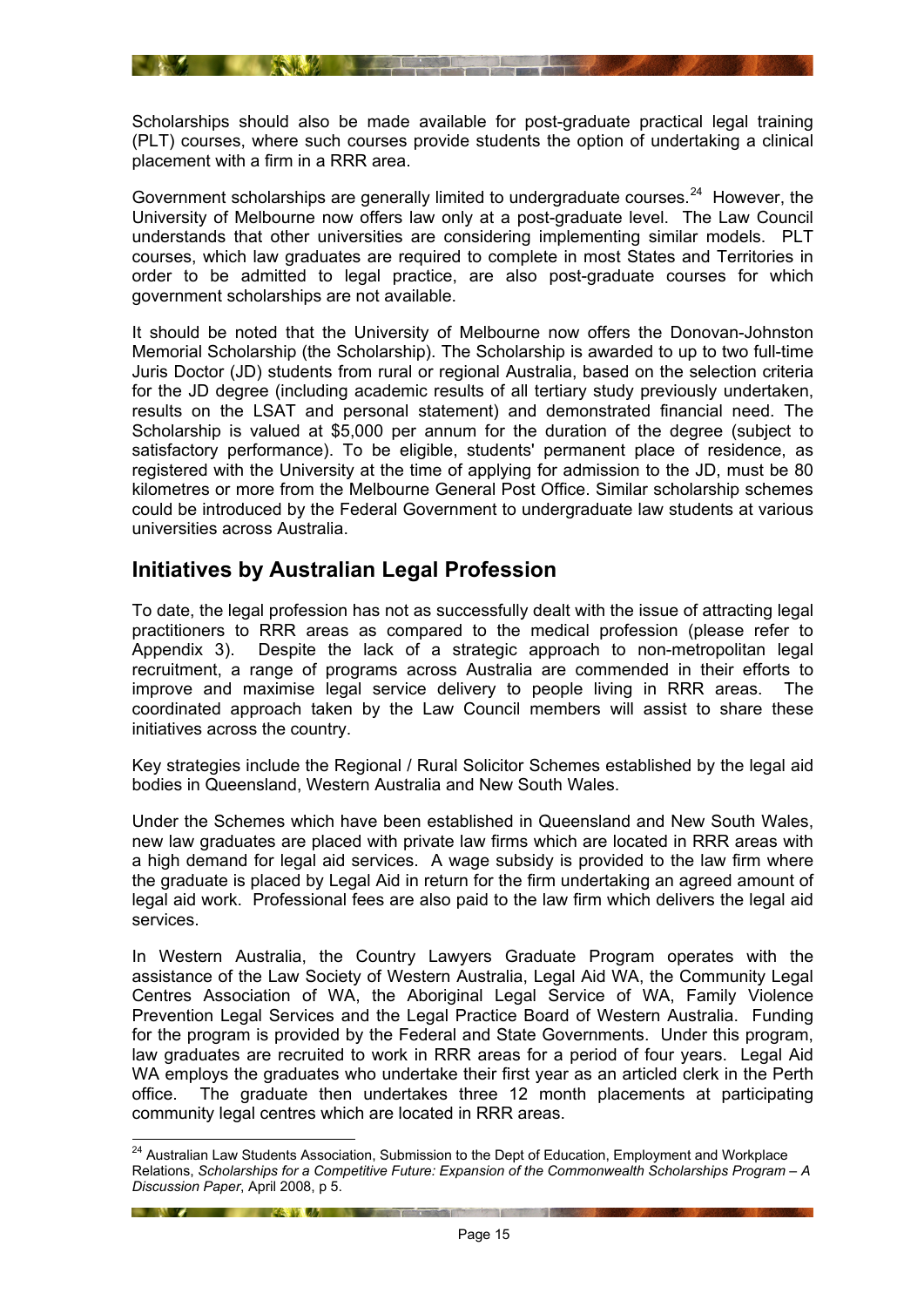<span id="page-15-0"></span>Other strategies include*:* 

- Advertising of job vacancies or creation of specialised employment services, including for locum positions in RRR areas by law societies, eg the NSW Law Society's webpage listing of RRR vacancies and the Queensland Law Society's (QLS) service, www.legalstaff.com.au
- Provision of professional support by law societies, eg the SA Law Society's Online Country Lawyers Forum and formation of Country Lawyer Committees
- Promotion and facilitation of visiting services by barristers in RRR areas

**Example 19 and 19 and 19 and 19 and 19 and 19 and 19 and 19 and 19 and 19 and 19 and 19 and 19 and 19 and 19 and** 

- Increasing availability of Continuing Professional Development and Specialisation Programs to legal practitioners in RRR areas, including both technological and face to face delivery, eg the Queensland Law Society's Continuing Legal Education program delivered 45 regional seminars in 2007/08 to 1031 practitioners and QLS invested further in videoconference and web-based delivery
- Further media promotion of the impact of the shortage on access to justice and the benefits of legal practice in RRR areas for practitioners, including remuneration equal to or better than that in metropolitan areas<sup>25</sup> and for the community in terms of increased access to justice
- Provision of information to law students and graduates about practice in RRR areas. The Australian Law Students Association (ALSA) has agreed to collaborate with the Law Council in a survey of law students to assess their current perceptions of practising in RRR areas and what type of information they would like about such practice

A detailed examination of the initiatives undertaken by the legal profession in recent years to help attract legal practitioners to RRR areas is provided at Appendix 2.

## <span id="page-15-1"></span>**Initiatives by Employer Legal Firms or Organisations**

Other initiatives that may be offered by employers in order to attract lawyers to practice in RRR areas include:

#### <span id="page-15-2"></span>Salary packaging options for mortgage / rent assistance

<u>in the second second and the second second second second second second second second second second second second second second second second second second second second second second second second second second second sec</u>

Attractive salary packaging arrangements including those available for remote areas housing, may be put in place by employers as an incentive for prospective employees.

RRR employers can provide specific lifestyle benefits such as additional annual leave and flexible work options. RRR employers can also promote lifestyle benefits of better work/life balance, more varied work, more client interaction and earlier responsibility for development of legal practices. The RRR survey found that the main reasons given by respondents for working in RRR areas related to work/life balance and enjoyment of country lifestyle.

<span id="page-15-3"></span><sup>1</sup> <sup>25</sup> See Queensland Law Society/Hays Salary Survey: A Guide to Salary Packages for the Queensland Legal Industry, 2009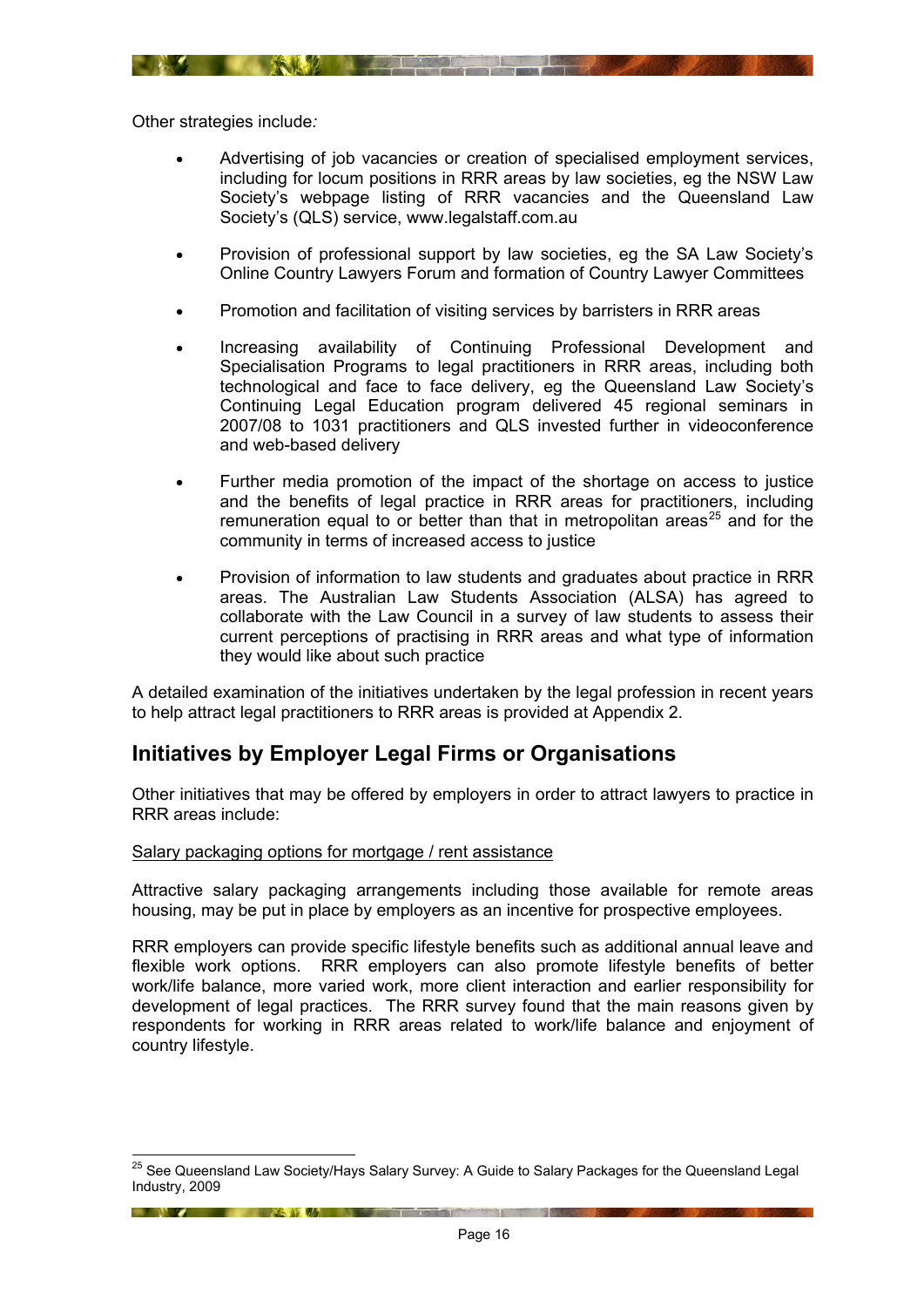<span id="page-16-1"></span><span id="page-16-0"></span>Provision and promotion of lifestyle benefits which may not be available in metropolitan areas

A STAR COMMUNICATION

Offering additional annual leave to employees – Additional leave entitlements provide a good incentive to encourage lawyers to consider relocating outside of metropolitan areas.

Offering the possibility of working from home and part-time employment – Flexible work options are now offered by many metropolitan firms. Similar arrangements should also be utilised by country firms in order to attract and retain employees.

Better work/life balance, more varied work, more client interaction and earlier responsibility for development of legal practices – All of these lifestyle benefits have been identified as advantages for employees in RRR areas.

#### <span id="page-16-2"></span>Training programs

 $\overline{a}$ 

**The Contract of the Contract of Street** 

For example, provision of in-house Continuing Professional Development (CPD) seminars. Country lawyers committees may have a role in organizing these types of CPD activities and possible link up to other areas through telephone or video conferencing.

#### <span id="page-16-3"></span>Improving social and professional networking opportunities and family support, including meeting and greeting' of legal practitioners upon arrival to the RRR area $^{26}$  $^{26}$  $^{26}$

These types of events may provide a social network and assist in overcoming feelings of isolation which are commonly experienced when arriving in a new place. Country lawyers committee may be able to assist in promoting this type of initiative.

Providing these opportunities and support assist in overcoming feelings of isolation for legal practitioners and their families. The RRR survey found that most respondents cited family reasons for moving from RRR areas.

#### <span id="page-16-4"></span>Collaboration with law societies and other legal assistance stakeholders*.*

Employers can gain considerable benefit from close collaboration with law societies and other legal assistance stakeholders in facilitating: provision of information to law students and graduates; advertising job vacancies; placement of law students and legal practitioners in RRR areas; visiting services by legal practitioners; provision of CPD and professional support, as well as promotion of the issues in the media.

#### <span id="page-16-5"></span>Increasing use of technology to reduce isolation and travelling time for practitioners in RRR areas

Employers can promote the provision of technology such as electronic filing, online legal library resources and video conferencing to reduce isolation and travelling time for practitioners in RRR areas.

**The Common Common Common Common Common Common Common Common Common Common Common Common Common Common Common Co** 

<span id="page-16-6"></span><sup>26</sup> Rural Industries Research and Development Corporation, *Small Town Renewal: Overview and Case Studies* (June 2001), http://www.rirdc.gov.au/reports/HCC/01-043.pdf; Tomazin, F, 'State Schools Struggling to Find Teachers', *The Age*, 28 January 2008, 3; Banfield, M, 'Call of The Bush', *The Sydney Morning Herald*, 15 September 2007, 12; *The NSW Planning Profession: Looking Forward – Report of the Planning Professionals Working Group to the Minister of Planning* (2006),

http://www.planning.nsw.gov.au/settingthedirection/pdf/ppwg\_report\_nov06.pdf; M Berry, 'Mid-career Teachers', *The Sydney Morning Herald*, 6 February 2008, 2; Human Rights and Equal Opportunity Commission (2000), *National Inquiry into Rural and Remote Education (Australia): Emerging Themes*; Herrington, A and Herrington, J, *Using the Internet for professional development: The experience of rural and remote professionals*, (2006) Paper Presented at the 23rd Annual ASCILITE Conference: Who's Learning? Whose Technology?, 3-6 December 2006.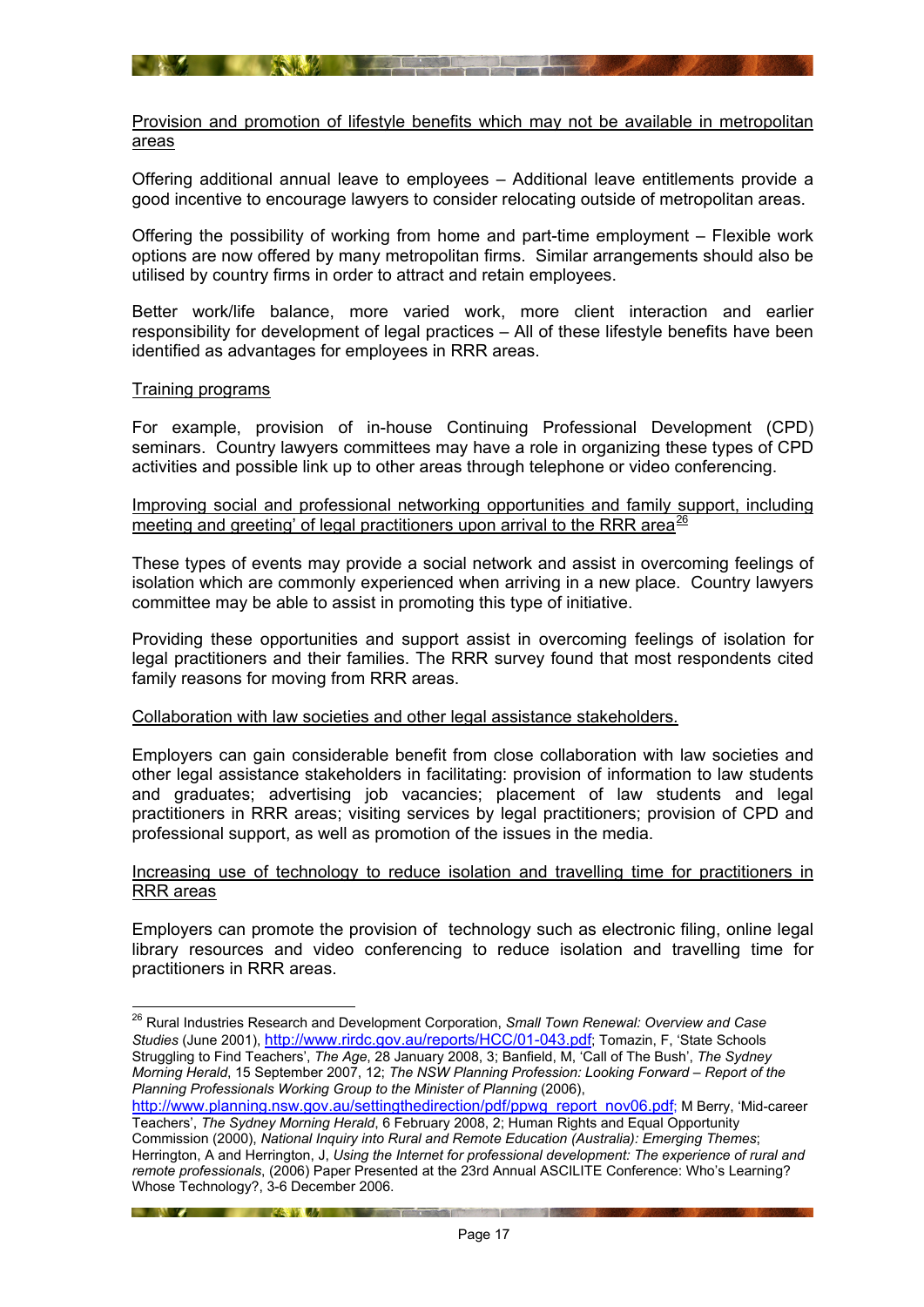## <span id="page-17-1"></span><span id="page-17-0"></span>III Retention Initiatives

The legal profession not only lacks the abundance of initiatives which have been employed by other professions to attract professionals to RRR areas, but there is further concern that no effective strategies exist to retain legal practitioners on a long term basis. There are many reasons to explain the differential employment patterns of professionals in RRR communities as compared to metropolitan communities, including, but not limited to, travel costs, higher costs of living, limited accommodation, lack of access to professional development, lower earning capacity and lack of employment, health and educational opportunities for spouses and children.<sup>[27](#page-17-2)</sup>

A recent Discussion Paper published by the University of New England<sup>[28](#page-17-3)</sup> has identified other strategies which require attention in order to improve the retention of professionals in RRR areas. These include service networks and supports, alternative service options, career development opportunities, and addressing isolation and other personal considerations associated with RRR practice. The summary below identifies specific activities within each of the strategies which have been employed by a range of professions and may prove effective in their application to the legal profession.

- 1. Service Networks and Supports
	- Development of professional communities, $29$  eg Hervey Bay monthly social barbeque
	- Development of partnerships with other departments, business and government agencies
- 2. Alternative Service Options
	- Developing alternative forms of service, such as telecommuting, use of local agents, special transport arrangements $30$
- 3. Career Development Opportunities
	- CPD programs (decreasing numbers of CPD events held in regional areas are a disincentive)
	- Clear job descriptions
	- Comprehensive orientation programs

- 4. Locum programs
	- For example, such networks may be established between sole practitioners in RRR areas to enable principals to take annual leave.

<sup>&</sup>lt;sup>27</sup> Herrington and Herrington, n 3 above.

<span id="page-17-3"></span><span id="page-17-2"></span><sup>28</sup> University of New England, *Proposing a Systematic Approach to Improving the Supply of Rural Professional Services* (April 2008).

<span id="page-17-4"></span><sup>29</sup> RL Miles, C Marshall, J Rolfe, and S Noonan, *The Attraction and Retention of Professionals to Regional Areas* (2003).

http://www.dtrdi.qld.gov.au/dsdweb/v3/documents/objdirctrled/nonsecure/pdf/6751.pdf

<span id="page-17-5"></span> $30$  Miles et al, n 23 above.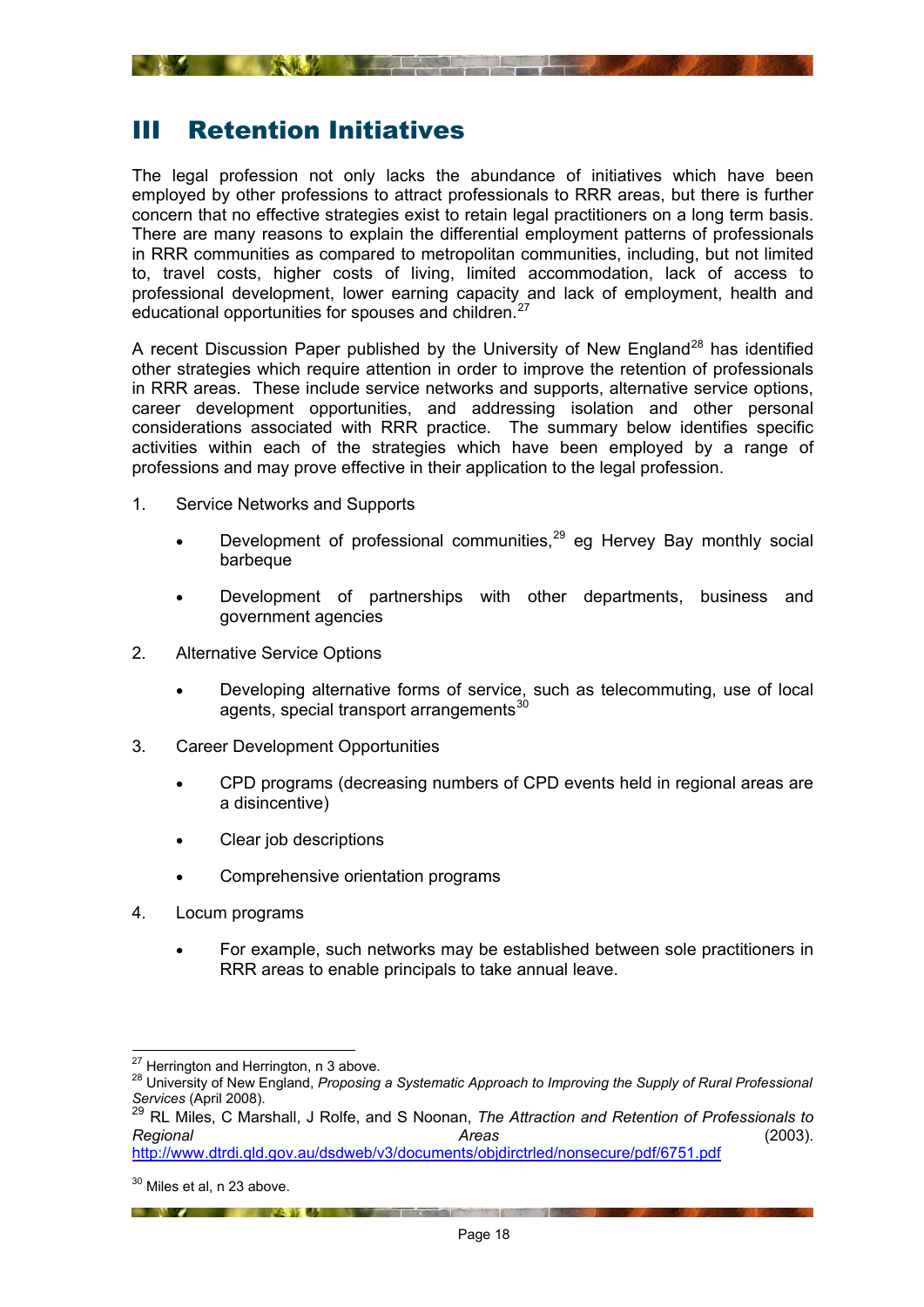

- Country lawyer committees in each state and territory may have a role in facilitating these types of arrangements.
- 5. Addressing Isolation and Other Personal Considerations

**READ PRODUCTS** 

- Employment opportunities for spouses
- $\bullet$  Educational opportunities for children<sup>[31](#page-18-0)</sup>
- Availability of adequate medical services
- Quality and affordability of accommodation
- Targeted recruitment strategies aimed at professional couples rather than individuals
- Offering flexible arrangements to couples and children
- Promotion of RRR areas as lifestyles options
- Promotion of living in a particular region and professional experience

**Except of the Community of the Community of the Community of the Community of the Community of the Community** 

<span id="page-18-0"></span> $\overline{a}$  $31$  Miles et al, n 23 above.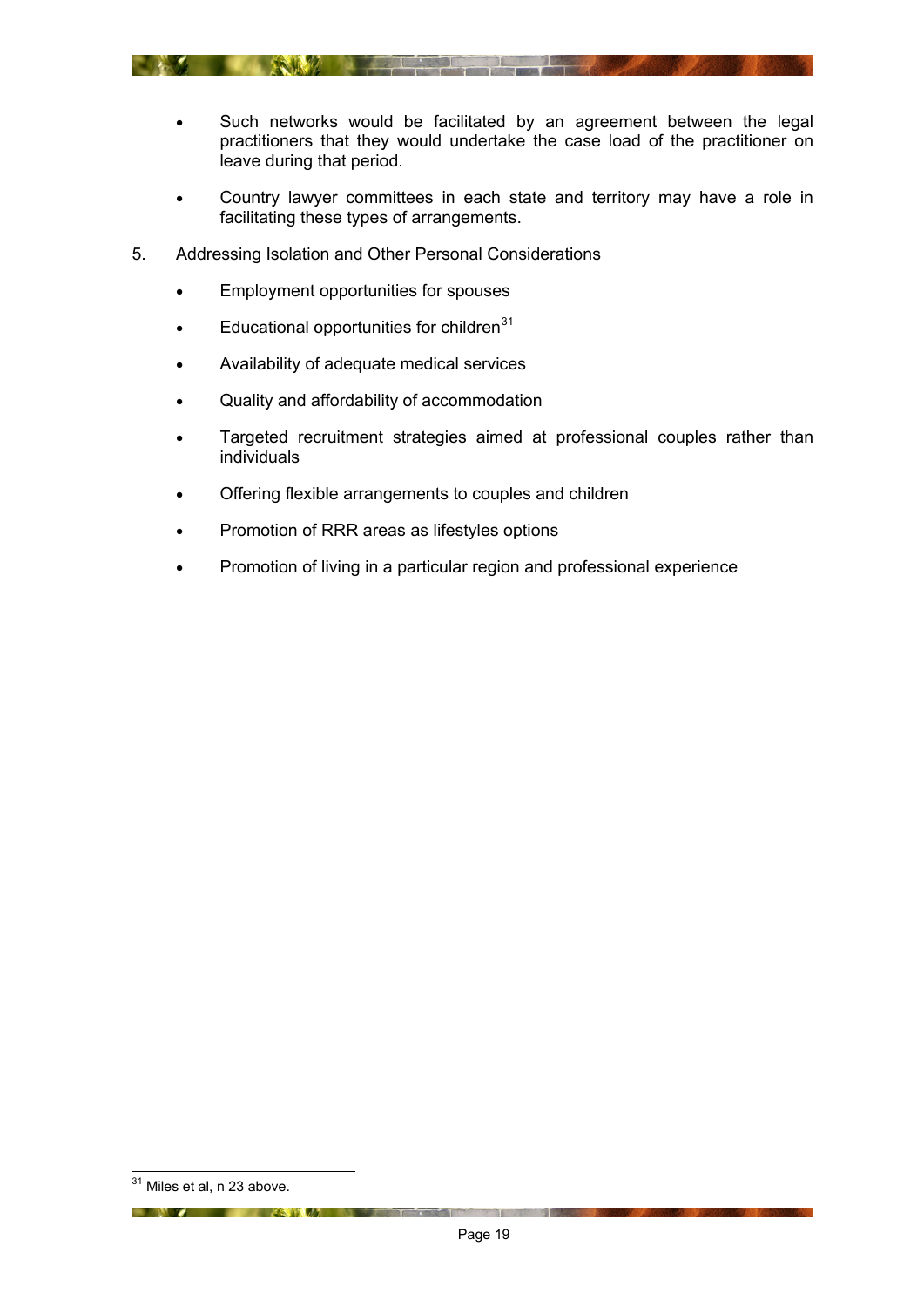# <span id="page-19-1"></span><span id="page-19-0"></span>IV Recommendations

The Law Council considers that the most effective strategy in improving the recruitment and retention of legal practitioners, particularly young legal practitioners, to RRR areas should involve a range of options which focus on both short term goals of recruitment and long term goals of retention.

## <span id="page-19-2"></span>**Recommendation 1: Legal profession**

The Law Council recommends that a collaborative approach of the legal profession sector be developed. It is essential that the legal profession engages in active promotion of cooperative programs between Legal Aid Commissions, Aboriginal Legal Service providers, private law firms, Legal Aid preferred supplier firms, law societies, community organisations and legal practices in RRR areas of Australia in the delivery of legal services.

An example of the collaborative approach as applied to the medical profession is contained in Appendix 3.

The Law Council also recommends:

- Advertising of job vacancies or creation of specialised employment services for RRR areas by law societies
- Facilitation of professional support by law societies
- Provision of information to law students and graduates about practice in RRR areas.

## <span id="page-19-3"></span>**Recommendation 2: Government**

**EXAMPLE AND ACTION AND ACTION AND ACTION CONTINUES.** 

The Law Council recommends that the Federal Government should consider:

- Waiving FBT liabilities on Employer Payments of employee benefits which apply to both new lawyers and experienced lawyers looking for a career change
- Monetary allowances and bonuses for relocation or remaining in a RRR area
- Repaying completely or partially HECS-HELP or FEE-HELP liabilities for legal practitioners who practice in RRR areas for a certain number of years
- Increasing opportunities for clinical placements in RRR areas for law students and graduates

The shortage of publicly funded legal services in RRR areas, such as CLCs, legal aid, and private solicitors, has a detrimental effect on the community's ability to access justice. This Strategy therefore, has a public benefit of:

- Reducing the number of self-represented litigants;
- Decreasing reliance on telephone and intermittent outreach services to meet legal needs; and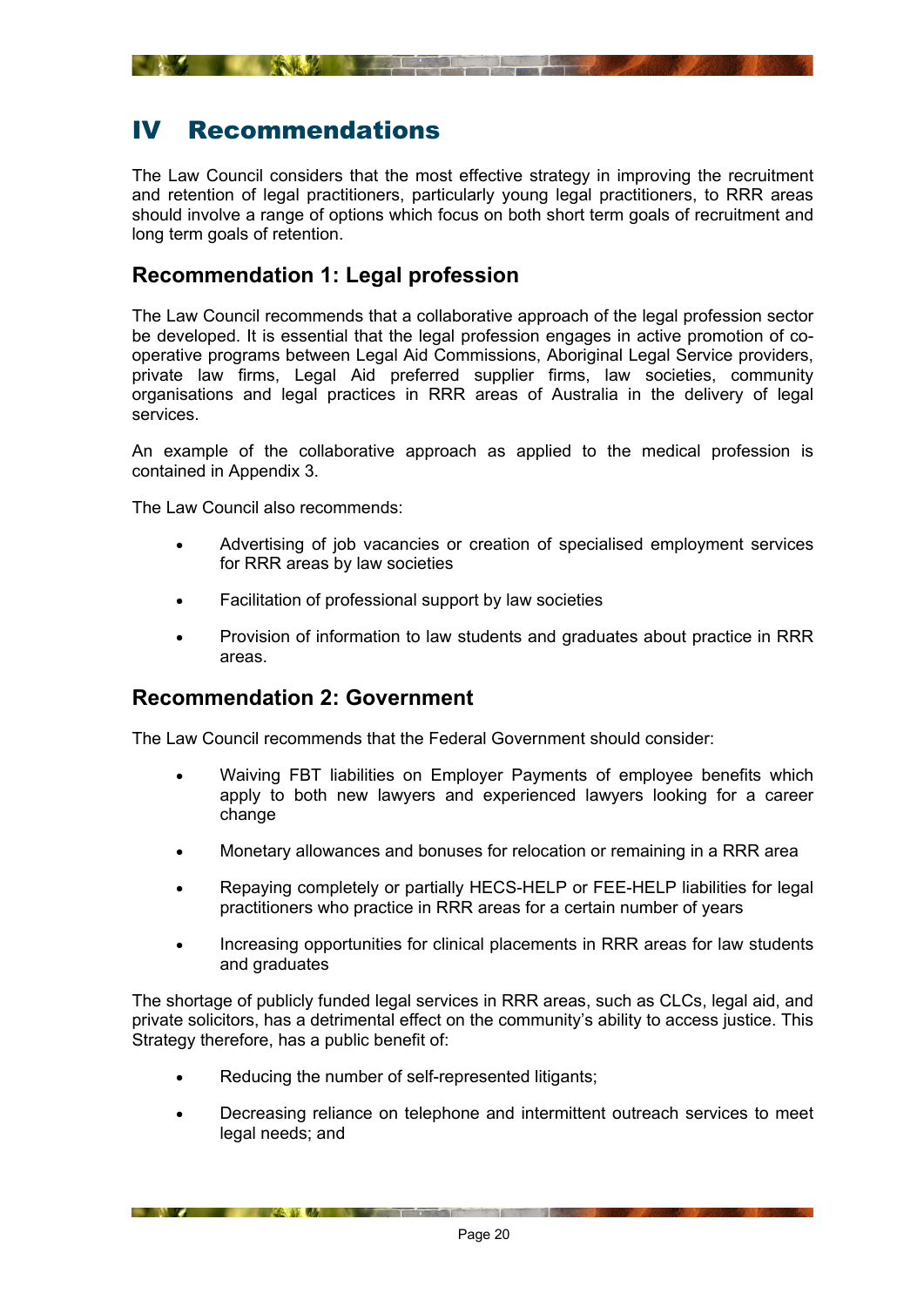<span id="page-20-0"></span>• Encouraging law graduates to relocate to RRR areas by providing subsidies for university fees would arguably increase the number of solicitors in private practice in RRR areas.

## <span id="page-20-1"></span>**Recommendation 3: Employer legal firms and organisations**

**ANY LEADER** 

The Law Council recommends the following Initiatives by employer legal firms and organisations

- Provision and promotion of lifestyle benefits which may not be available in metropolitan areas.
- Increasing social and professional networking opportunities and family support
- Collaboration with law societies and other legal assistance stakeholders in facilitating: provision of information to law students and graduates; advertising job vacancies; placement of law students and legal practitioners in RRR areas; visiting services by legal practitioners; provision of CPD and professional support, as well as promotion of the issues in the media.
- Increasing use of technology to reduce isolation and travelling time for practitioners in RRR areas.

## <span id="page-20-2"></span>**Recommendation 4**

The Law Council recommends that a range of retention strategies be explored collaboratively by the legal profession and the government. As identified above, a range of options such as service networks and supports, alternative service options, career development opportunities, and addressing isolation and other personal considerations should be made available to legal practitioners. Availability of these options is expected to provide legal practitioners with incentives to remain in the RRR areas.

## <span id="page-20-3"></span>**Recommendation 5**

**EXAMPLE AND AND ACTUAL AND ACTUAL AND ACTUAL AND ACTUAL ACTIVITY OF A REPORT OF A REPORT OF A REPORT OF A REPORT OF A REPORT OF A REPORT OF A REPORT OF A REPORT OF A REPORT OF A REPORT OF A REPORT OF A REPORT OF A REPORT** 

That insofar as some constituent bodies might not have a dedicated committee of RRR practitioners, that such a committee is established and that it has the carriage of these matters in conjunction with the LCA committee. These RRR committees would assist in gathering and disseminating information and ensuring the LCA committee is working on the most accurate information possible. They would assist by ensuring as complete uptake as possible with the RRR survey.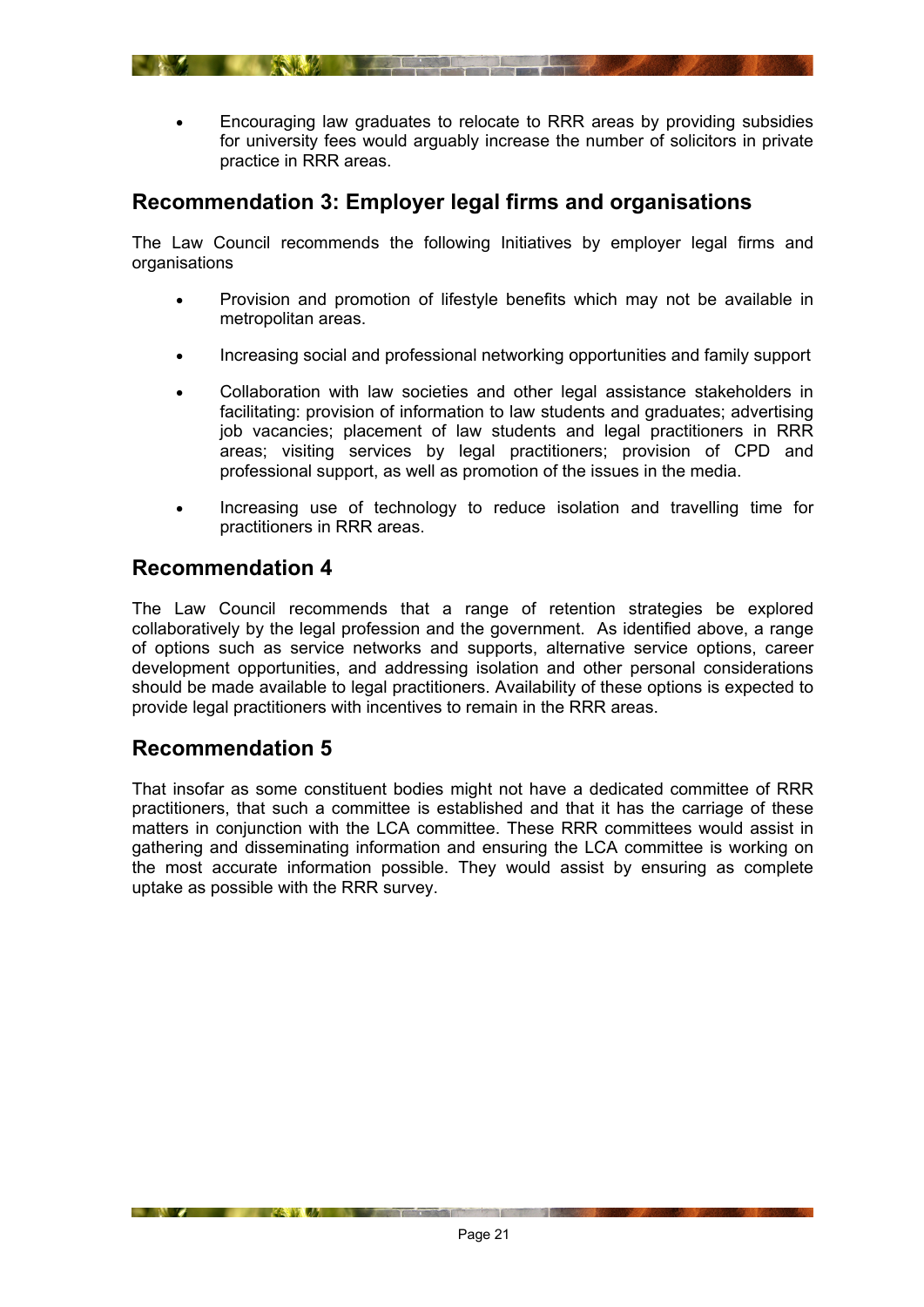# <span id="page-21-1"></span><span id="page-21-0"></span>Appendix 1: Research

Research regarding the problems of recruitment and retention of legal practitioners in RRR areas and the contributing factors is outlined below.

## <span id="page-21-2"></span>**National**

In 2002 National Legal Aid conducted a national survey of family law practitioners which identified a higher rate of withdrawal from publicly-funded work by legal practitioners in rural areas (40%) when compared to those in urban areas (21%).  $32$ 

The 2006 TNS Study commissioned by the Attorney-General's Department found that there is a shortage of lawyers in regional and remote areas with approximately 3 lawyers per 10,000 residents aged 18+ in remote Australia as compared to 10.7 lawyers per 10,000 in Australian capital cities.<sup>33</sup>

Approximately two-thirds of private firms (67%) in regional and remote areas currently provide legal aid compared with only approximately half of firms  $(48%)$  in all locations.<sup>[34](#page-21-6)</sup> Firms in regional and remote Australia provide larger quantities of legal aid work than their city counterparts, with two-fifths (41%) of regional and remote firms providing more than 30 cases a vear.<sup>[35](#page-21-7)</sup>

The qualitative component of the TNS study found that regional and remote lawyers were particularly concerned by the limited availability of experienced practitioners and graduates in RRR areas and that reliance was placed on a finite number of solicitors to carry out legal aid work.<sup>[36](#page-21-8)</sup>

## <span id="page-21-3"></span>**New South Wales**

The number of legal practitioners working as solicitors in RRR areas of NSW has been steadily declining since 1988. According to a report prepared for the Law Society of New South Wales,<sup>[37](#page-21-9)</sup> the proportion of solicitors working in RRR locations dropped from 16.7% in 1988 to 13.3% in 2007 (an average decline of 1.3% per year).<sup>[38](#page-21-10)</sup> A further report<sup>[39](#page-21-11)</sup> indicates that the proportion of solicitors is expected to decrease to 12.1% in NSW RRR locations by 2015. Furthermore, solicitors practicing in these areas are generally older and many are expected to retire in the next 10 years.<sup>40</sup> These trends give rise to serious concerns regarding succession planning for the provision of legal services in these communities.

In 2007, there were 2,822 solicitors working in rural areas of NSW, most of whom (2,428) were engaged in private practice.<sup>41</sup> In her report *Recruitment and Retention of Lawyers in Rural, Regional and Remote NSW: A Literature Review*, Trish Mundy further indicates that in the last decade there has been a significant movement of private solicitors away from

 $\overline{a}$ 

**EXAMPLE AND ACTUAL ACTUAL CONTRACTOR** 

<span id="page-21-4"></span><sup>32</sup> National Legal Aid, *Family Law Private Practitioner Survey 2002*, 2002, p 1 available at http://www.nla.aust.net.au/res/File/PDFs/Family\_law\_Practitioner\_survey.pdf.<br><sup>33</sup> TNS Social Research, n 1 above p 38.<br><sup>34</sup> Ibid, p 39.<br><sup>35</sup> Ibid, p 39.<br><sup>35</sup> Ibid, p 41.<br><sup>36</sup> Ibid, p 36.<br><sup>37</sup> Urbis Keys Young, 2007 Profile

<span id="page-21-6"></span><span id="page-21-5"></span>

<span id="page-21-7"></span>

<span id="page-21-10"></span><span id="page-21-9"></span><span id="page-21-8"></span>

<span id="page-21-12"></span><span id="page-21-11"></span>

<span id="page-21-13"></span>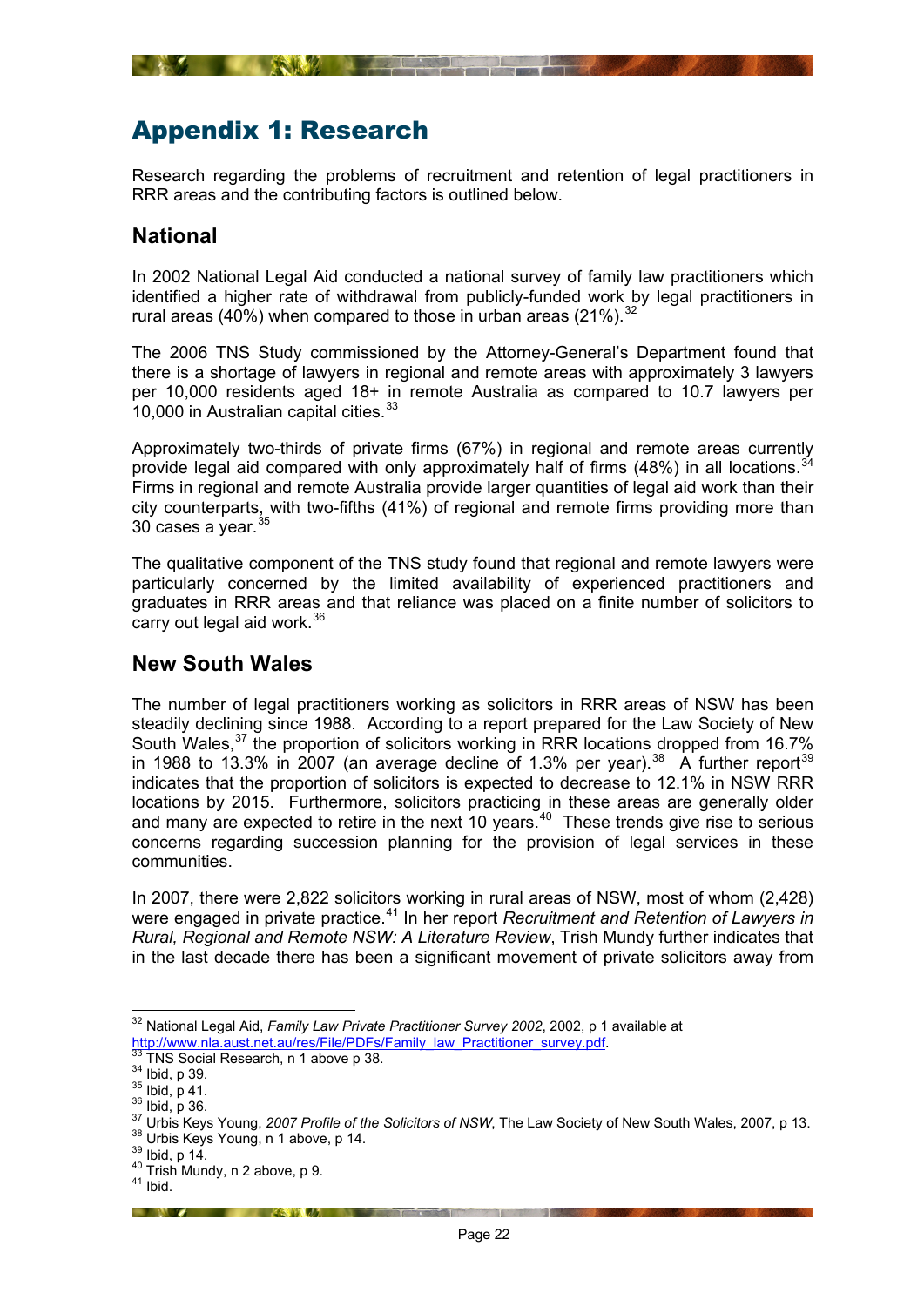<span id="page-22-0"></span>inland areas of NSW to coastal areas of the state and a higher concentration of nonmetropolitan solicitors in larger regional centres rather than smaller rural towns.<sup>42</sup>

**ANTIQUE DE L'ANTIQUE L'ANTIQUE DE L'ANTIQUE DE L'ANTIQUE DE L'ANTIQUE DE L'ANTIQUE DE L'ANTIQUE DE L'ANTIQUE D** 

The number of private law firms located in rural NSW has decreased by 1.3% since 1988 and represents only 22.6% of all private law firms in NSW.<sup>43</sup> The rural law practices are generally sole or small practices and more "economically reliant on areas such as conveyancing, wills and estate and family law" than are the metropolitan practices.<sup>[44](#page-22-6)</sup> Furthermore, the incomes of these practices are well below that of the Sydney-based firms. $45$ 

Finally, the 2007 Annual Profile of Solicitors<sup>[46](#page-22-8)</sup> indicates that only 31 (1.3%) government lawyers, that is those working in a range of government departments and public agencies, including lawyers working within non-government organisations, such as CLCs and Indigenous legal services, are located in rural NSW.

## <span id="page-22-1"></span>**Northern Territory**

The 2004 *Legal Aid and Access to Justice Report* of the Senate Legal and Constitutional References Committee made a number of recommendations relevant to RRR areas in Australia. Specifically, Recommendation 2 advocated "increased funding for the Northern Territory to account for the special challenges it faces in light of its high indigenous population and remoteness."[47](#page-22-9)

## <span id="page-22-2"></span>**Queensland**

Research conducted by Griffith University in 1998<sup>[48](#page-22-10)</sup> showed that a large number of legal practitioners in Queensland had withdrawn from the legal aid system. Consequently, shortage of availability of legal services in RRR areas in Queensland, where Legal Aid Queensland has been left with significant gaps in its legal aid preferred supplier network, had a significant detrimental impact on these areas.

The report further identified "a tendency towards … 'juniorisation' amongst those lawyers who still do legal aid work",<sup>49</sup> that is, the delegation of "legal aid work to more junior lawyers because the legal aid rates are too far below the normal "charge-out" rate of experienced practitioners.<sup>"[50](#page-22-12)</sup> Such trend necessarily had an indirect impact on RRR areas.

## <span id="page-22-3"></span>**Victoria**

The LIV in 2005 conducted a research project to investigate the issue of recruitment and retention of legal practitioners in practices that were outside the Melbourne metropolitan

**EXAMPLE AND ACCOUNT AND ACCOUNT AND ACCOUNT AND ACCOUNT AND ACCOUNT AND ACCOUNT ACCOUNT AND ACCOUNT ACCOUNT ACCOUNT ACCOUNT ACCOUNT ACCOUNT ACCOUNT ACCOUNT ACCOUNT ACCOUNT ACCOUNT ACCOUNT ACCOUNT ACCOUNT ACCOUNT ACCOUNT A** 

<span id="page-22-4"></span><sup>1</sup>  $^{42}$  Trish Mundy, n 2 above, p 10. Ms Mundy makes reference to a mapping project currently being prepared by Professor Rice of the Australian National University and which at present remains unpublished. This project utilises the 'raw data' collected by the NSW Law Society and maps the movement and gender distribution of private sector lawyers in rural and regional NSW over the past decade.

<span id="page-22-6"></span><span id="page-22-5"></span><sup>&</sup>lt;sup>43</sup> Urbis Keys Young, 2007, n 31 above, p 14.<br><sup>44</sup> Law Society of New South Wales, National Competition Policy: A discussion paper, March 2002, p39.<br><sup>45</sup> Ibid.<br><sup>46</sup> Urbis Keys Young, n 31 above.<br><sup>47</sup> Senate Legal and Cons

<span id="page-22-8"></span><span id="page-22-7"></span>

<span id="page-22-9"></span><sup>2004,</sup> p xxiii, available at http://www.aph.gov.au/Senate/committee/legcon\_ctte/completed\_inquiries/2002-04/legalaidjustice/report/report.pdf

<span id="page-22-10"></span><sup>48</sup> John Dewar, Jeff Giddings, Stephen Parker, Donna Cooper and Christine Michael, '*Griffith Legal Aid Report: The Impact of Changes in Legal Aid on Criminal and Family Law Practice in Queensland*', Research Report commissioned by the Queensland Law Society and The Family Law Practitioners' Association, 1998, pp 90-91.<br><sup>49</sup> Ibid, p 91.

<span id="page-22-12"></span><span id="page-22-11"></span> $50$  Ibid, p 3.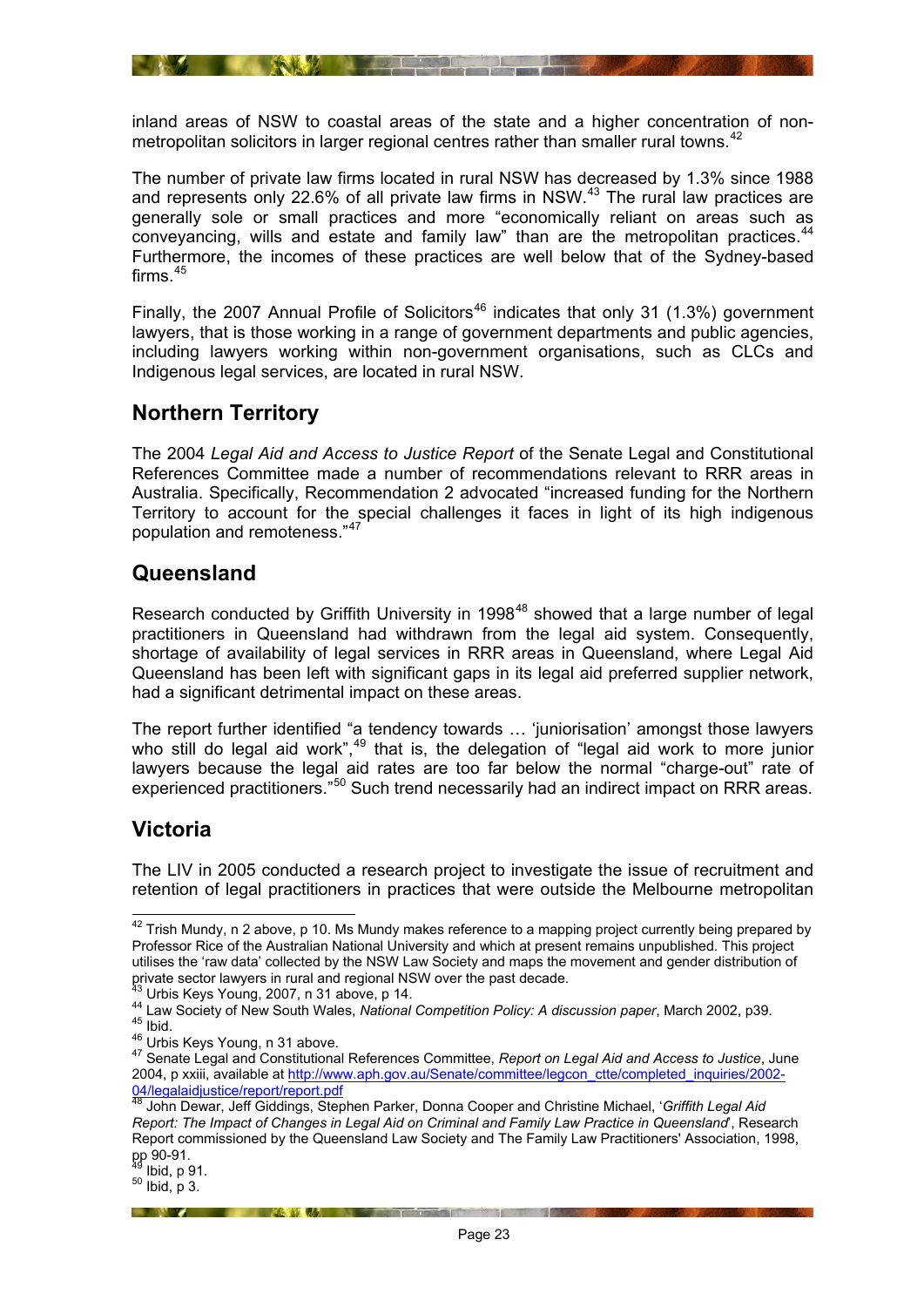area. This issue has been raised repeatedly by RRR members, and has been an ongoing topic of discussion with Country Law Association (CLAC) presidents.

The objectives of the research were to assist RRR members to address issues they face with recruitment and retention of legal practitioners by:

- 1. Identifying the issues with the help of stakeholders;
- 2. Surveying the extent of the problem and possible solutions with the broader RRR based membership;
- 3. Surveying young legal practitioners about their attitudes to working outside the CBD area and what would attract them to RRR opportunities; and
- 4. Exploring initiatives and programs which will help address the problem (with the ultimate aim of implementing those that are feasible).

In order to quantify the issue and assess the real extent of the problem (with both employers and potential employees), the LIV developed a two-pronged survey. One survey, targeting employers, was developed with input from CLAC presidents. A mirror survey tool was developed to canvass the perceptions of potential employees of RRR firms. This was important as a mechanism to test the assertions of RRR employers. The employer survey was sent to 377 private practice firms in RRR Victoria (drawn from LIV membership data) and a total of 98 responses were received, thus resulting in a high response rate of 26%. The employee survey sample of 1958 was drawn from the LIV database. The sample was a cross-section of young legal practitioners in metropolitan and RRR Victoria, as well as a specifically drawn sample of mid-career (35-45 year-old) employee legal practitioners, working in the CBD or metropolitan area. A total of 244 responses were received, thus resulting in a response rate of 12.5%.

The key findings from the research which are relevant to the present paper include:

- There is a gap in the information available to both employers and employees about how to undertake the recruitment and retention process;
- There is no central or known path to canvass for jobs or employees for RRR practices;
- Employers need support and practical guidance on how to go about the recruitment process; and
- Lifestyle and work flexibility issues are the most significant factors for legal practitioners outside the metropolitan area.

The surveys further showed that employer and employee expectations were the same, namely, a residence of up to four years was expected. An important finding of the survey of the RRR employers was that employees tended to stay for short periods of time, which was a source of great frustration in view of the investment made in the employee.

Employees surveyed indicated a reasonable level of interest in the idea of working in RRR areas. While employees were focused on the short term issues such as relocation, employers were focused on the longer term, more sustainable strategies such as 'financial offsets', that is, financial support that complements to the salary package in indirect ways. The most popular of these were support for training and HECS debt relief. For employees, the issue of remuneration was important and some of these offsets were therefore likely to address their concerns, at least in part.

**Example 19 And 19 And 19 And 19 And 19 And 19 And 19 And 19 And 19 And 19 And 19 And 19 And 19 And 19 And 19 And 19 And 19 And 19 And 19 And 19 And 19 And 19 And 19 And 19 And 19 And 19 And 19 And 19 And 19 And 19 And 19**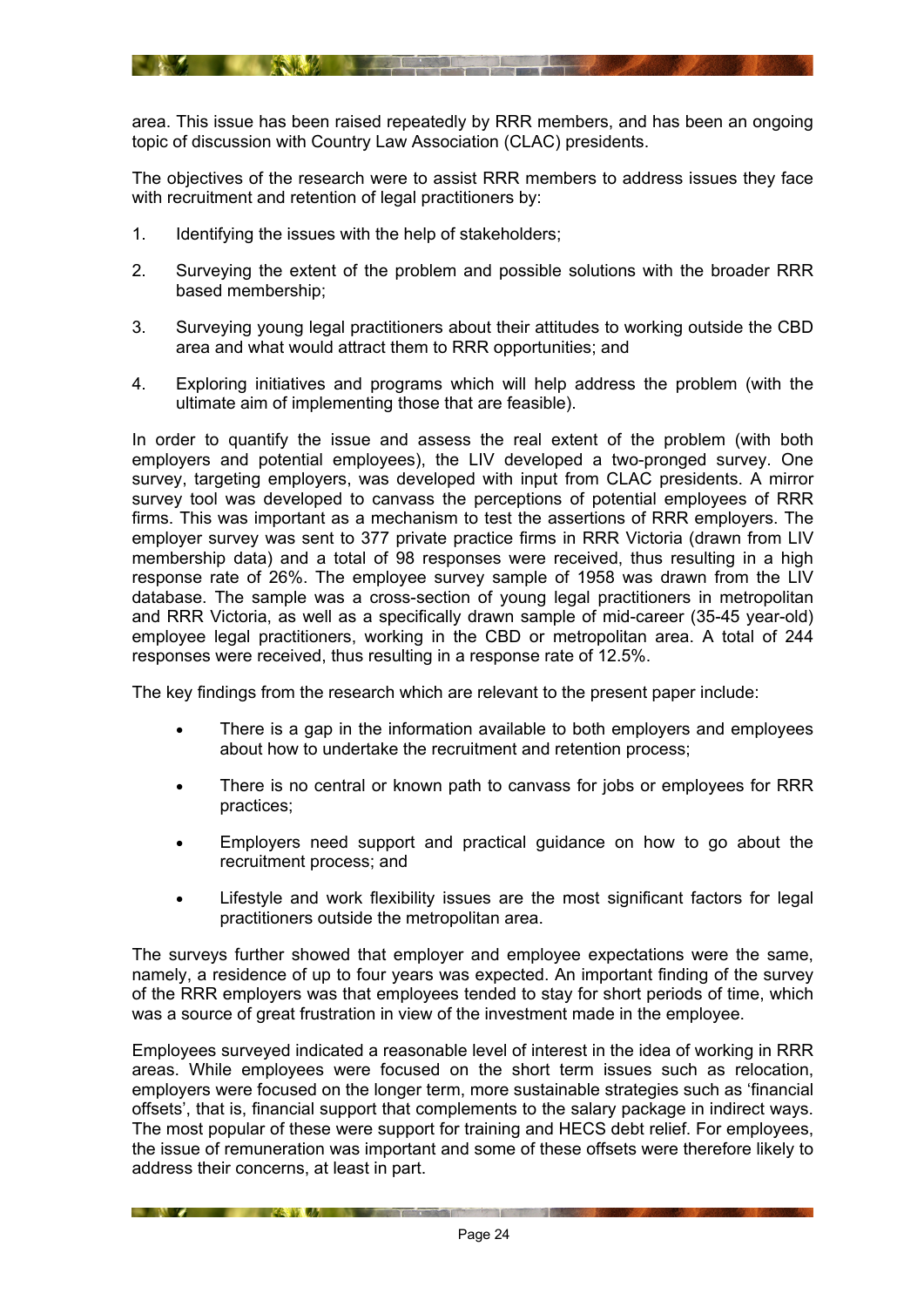<span id="page-24-1"></span><span id="page-24-0"></span>

## **Employer survey**

Most respondents (68.4%) were the only partner in their firm, with 28.6% from firms of 2–4 partners. Further, 69.4% of respondents employed 1–2 people, 18.4% employed 3–5 people. The majority of respondents described their practice as a general practice covering most areas of law (61.2%), while 21.4% indicated they worked in one or two specific areas exclusively. The remaining 17.3% said they focused on a small number of specific areas (more than 2, but less than what a 'general' practice might perform).

For firms that concentrate their efforts on 1–2 areas of law, Family Law was the most popular (9 mentions) closely followed by Criminal Law. Others, such as Conveyancing, Property and Wills and Estates were not singled out in large numbers.

Of the 17.3% that focused on a specific number of areas of law (but not less than 3), they most frequently cited Commercial/Business Law and Wills and Estates (11 mentions each). These were following by Conveyancing (7), Probate (6) and Property (6). Other areas such as Litigation and Family Law were mentioned but not in large numbers.

At the time of the survey, most respondents wished to remain the same size (46.9%), however only a few less indicated they did want to grow the business (44.9%). Further, the majority (52%) responded that they employed about the same number of practitioners in their firms compared to five years ago, 22.4% said they were employing more, and a minority (9.2%) said they employed fewer.

The most frequently cited concern of respondents was succession planning (62.2%), that is, finding partners / principals who are interested in, and able, to take over the practice, followed by the concern about attracting new employees (38.8%), and retaining them (29.6%).

Based on the respondents' experience, they expect employees to stay with the firm for between 2 and 4 years (23.5%) or 5 or more years (18.4%).

Most respondents (61.2%) had not recruited articled clerks in the last 5 years. Of those who had recruited articled clerks, 21.4% had recruited 1 or 2 in the 5 year period, and 14.3% had recruited 3–5. It is important to note that respondents indicated that when they most needed to recruit legal practitioners, they were seeking junior practitioners (38.8%), followed by experienced practitioners (28.6%) with graduates a third priority (16.3%).

Findings indicate that most respondents lost employees to the larger cities or regional centres (30.6%) and/or for better remuneration elsewhere (14.3%). A smaller proportion indicated they left to change the area of law they worked in (10.2%) and others for family reasons (8.2%). Respondents indicated that where they went was mostly into employment with a larger firm (28.6%) with a much smaller proportion leaving to go to a firm of similar size (11.2%).

Employer respondents indicated that the most significant factor in attracting employees was the lifestyle (58.2%), followed by work/life balance and flexibility (45.9%) and the benefit of a variety of work (45.9%).

Distance from larger centres was the key perceived drawback to attracting new employees

(49%), followed by negative perceptions about RRR practices/city-centric views (39.8%), limited income potential (35.7%) and limited career opportunities (24.5%).

**EXAMPLE AND RESIDENCE OF A SERVICE OF A SERVICE OF A SERVICE OF A SERVICE OF A SERVICE OF A SERVICE OF A SERVICE OF A SERVICE OF A SERVICE OF A SERVICE OF A SERVICE OF A SERVICE OF A SERVICE OF A SERVICE OF A SERVICE OF A**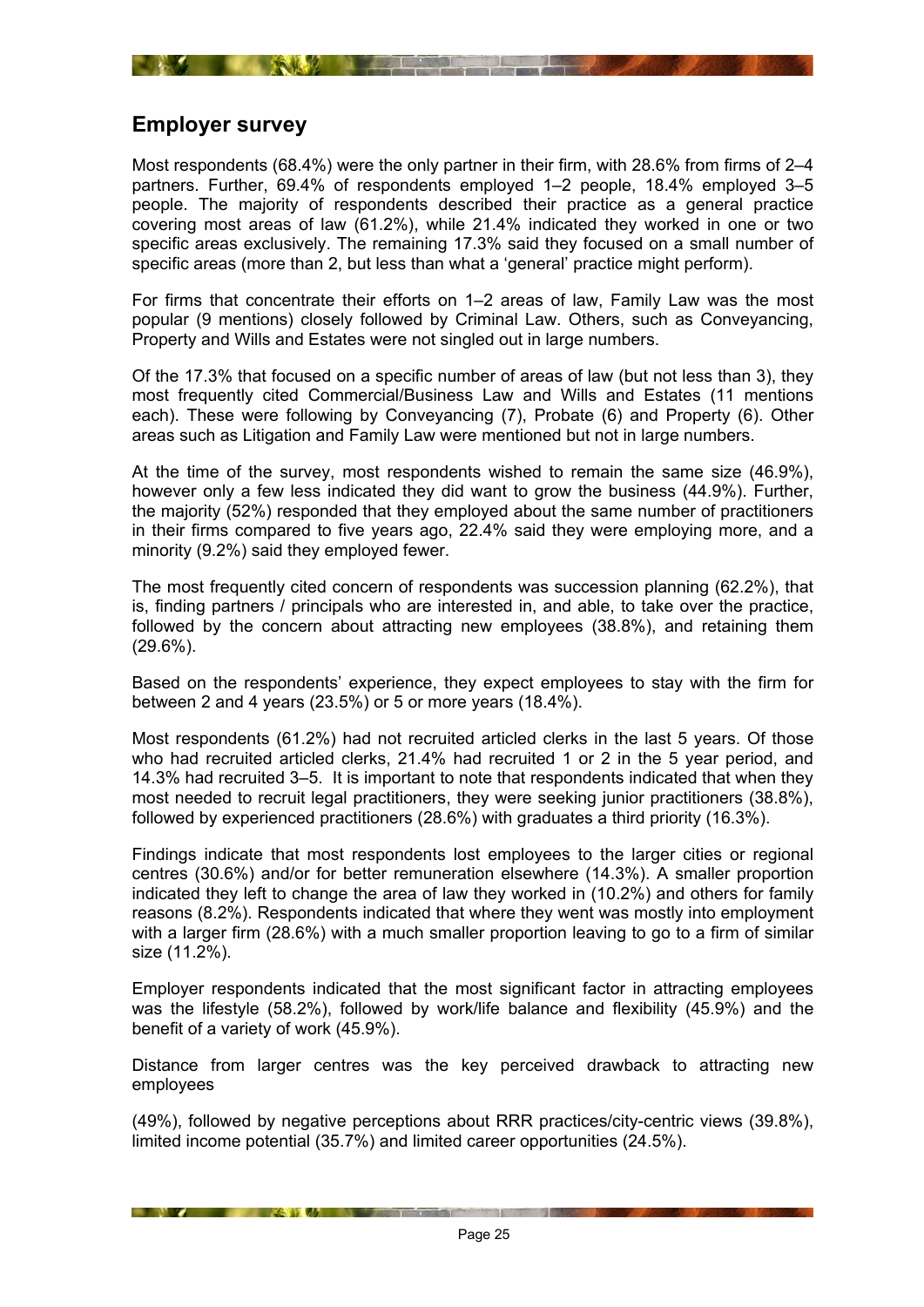<span id="page-25-0"></span>Employer respondents regarded financial offset strategies, such as financial support for training, as the key remedy (37.8%). Equal weight (15.3% each) was given by respondents to HECS debt relief and support for families of employees.

**A SERVE DE L'ALLES LA CALLES** 

## <span id="page-25-1"></span>**Employee survey**

Most employee respondents (48%) said they would not consider employment in a RRR practice at all ('no' group). However, a significant number (42%) indicated that they would ('yes' group), and 9.8% were undecided ('don't know' group). Those who indicated that they would consider employment in these areas were more likely to expect to stay in a position for 5 or more years, compared to a shorter period of between 2 and 4 years for the other two groups.

All respondents indicated that the strongest motivator for moving to a RRR practice would be for lifestyle reasons. The 'yes' and 'don't know' groups indicated that the second strongest motivator would be the possibility of fewer hours or greater flexibility, while the 'no' group indicated that following lifestyle, better remuneration might be a motivator.

For the 'no' group, the key consideration was distance from larger centres, followed by limited income potential. For the 'yes' and 'don't know' groups, limited income potential was the key obstacle, followed by the distance from larger centres. All three groups ranked in third place the belief that making such a move would limit their opportunities for career development. For the more receptive groups, access to continuing professional development (CPD) training and job prospects for spouse/partners figured at reasonable relative levels in their priorities.

For the receptive ('yes') group, relocation assistance was the factor singled out as the thing likely to favor a move, with 54% of the 'yes' group indicating this was the case. Equal second preferences were given to financial support for training and support for family/spouse (44.7% each). The unreceptive group indicated that there were two factors that would move their receptiveness, namely, support for family/spouse (41.9%) and relocation assistance (41%).

As a result of this research, this report identified three general areas where the LIV could usefully apply its resources to assist RRR practices.

- 1. *Communication*: A general communications program about the benefits of working outside the metropolitan area. The LIV concluded that any communications campaign would be strengthened by existence of concrete initiatives, arising out of Options 2 and 3 below.
- 2. *Financial*: Pursue funding for financial offset programs. Specifically, funding would be required for training of legal practitioners who work in the RRR areas and scholarships for RRR law students. Other financial possibilities included HECS-HELP debt relief for those who take up RRR positions and funds for relocation expenses.
- 3. *Jobs forum*: The needs of both groups for access to information regarding available positions through an online service. The LIV in 2006 developed a 'Careers in Law' website. The website contains a job search function by location and among these are included regional areas of Ballarat, Bendigo, Geelong, Gippsland, Goulburn Valley, Mornington Peninsula, North East Victoria, North West Victoria, Western Districts, and Wimmera.

**EXAMPLE AS WALLET A REPORT OF THE REAL PROPERTY OF THE REAL PROPERTY**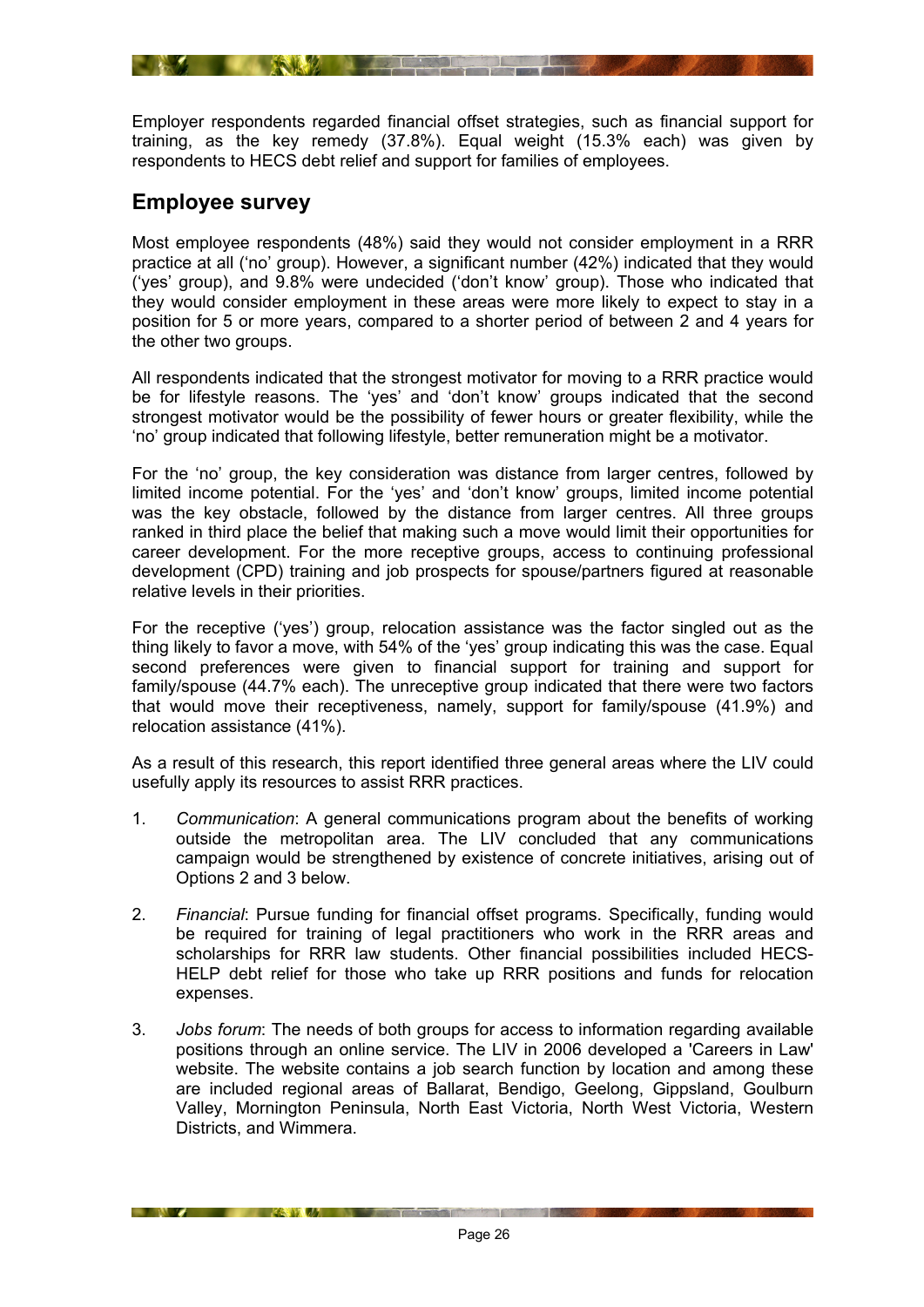## <span id="page-26-1"></span><span id="page-26-0"></span>**Western Australia**

Recent data provided in a paper on the WA Country Lawyers Program presented by Jane Stewart at the 2008 National Access to Justice Pro Bono Conference indicates that there is a significant shortage of legal practitioners in the regional community legal sector of Western Australia.<sup>[51](#page-26-3)</sup> In March 2008, more than one in three regional community legal sector positions (21 of 59) were vacant.<sup>[52](#page-26-4)</sup>

Ms Stewart's paper also considered research which has been undertaken into recruitment and retention issues in Western Australia's Family Violence Prevention Legal Service Units (all of which are located in RRR areas of WA). This research found that there were massive problems in recruiting legal practitioners for the units with only one of the eight units fully staffed at the time the research was undertaken. As cited in the paper: "[t]he coordinator of the Port Hedland unit spent the first 8 months in his new job with only an admin[istrative] worker as he could not recruit other staff. The Kununurra unit has not been able to recruit a solicitor since it opened two years ago. Several units report staff staying in their posts only a matter of weeks, or even days.<sup>"53</sup> The report identifies the problem as "a fundamental failure to be able to effectively deliver a service."[54](#page-26-6)

The paper further notes that, with the exception of Broome, the areas north of Geraldton have no private legal practitioners. Consequently, legal services for those areas are provided by the CLCs or other government-funded agencies and, as indicated above, one in three of these positions were vacant in March 2008.

#### <span id="page-26-2"></span>**Future research**

The Working Group is currently exploring options for conducting research into legal practitioners in RRR areas throughout Australia. Further information about the research and any findings will be incorporated in this paper once available. Nevertheless, anecdotal evidence appears to suggest that a similar trend is experienced in all other areas of Australia.<sup>[55](#page-26-7)</sup>

**EXAMPLE AND A REPORT OF PERSONAL PROPERTY OF PERSONAL PROPERTY OF PERSONAL PROPERTY OF PERSONAL PROPERTY** 

<span id="page-26-3"></span><sup>1</sup>  $51$  Jane Stewart, n 18 above, 2008. The figures were provided in March 2008 by Legal Aid WA, The Aboriginal Legal Service of WA, Community Legal Centres and Family Violence Prevention Legal Services. At this time there were 59 positions and 21 vacancies (36%).

<span id="page-26-5"></span><span id="page-26-4"></span><sup>&</sup>lt;sup>52</sup> Ibid, p 1<br><sup>53</sup> Ibid, p 1, citing Leah Watkins and Rona Chadwick, *The Starfish Report: The Presence of Justice -*

*Recruitment and retention issues in WA's Family Violence Prevention Legal Service Units*, Starfish Consulting

<span id="page-26-6"></span> $\frac{1}{64}$ , 2008.<br>  $\frac{1}{2}$  lbid, p 1.

<span id="page-26-7"></span><sup>&</sup>lt;sup>55</sup> This conclusion is based on the communications between the authors and representatives of other law societies.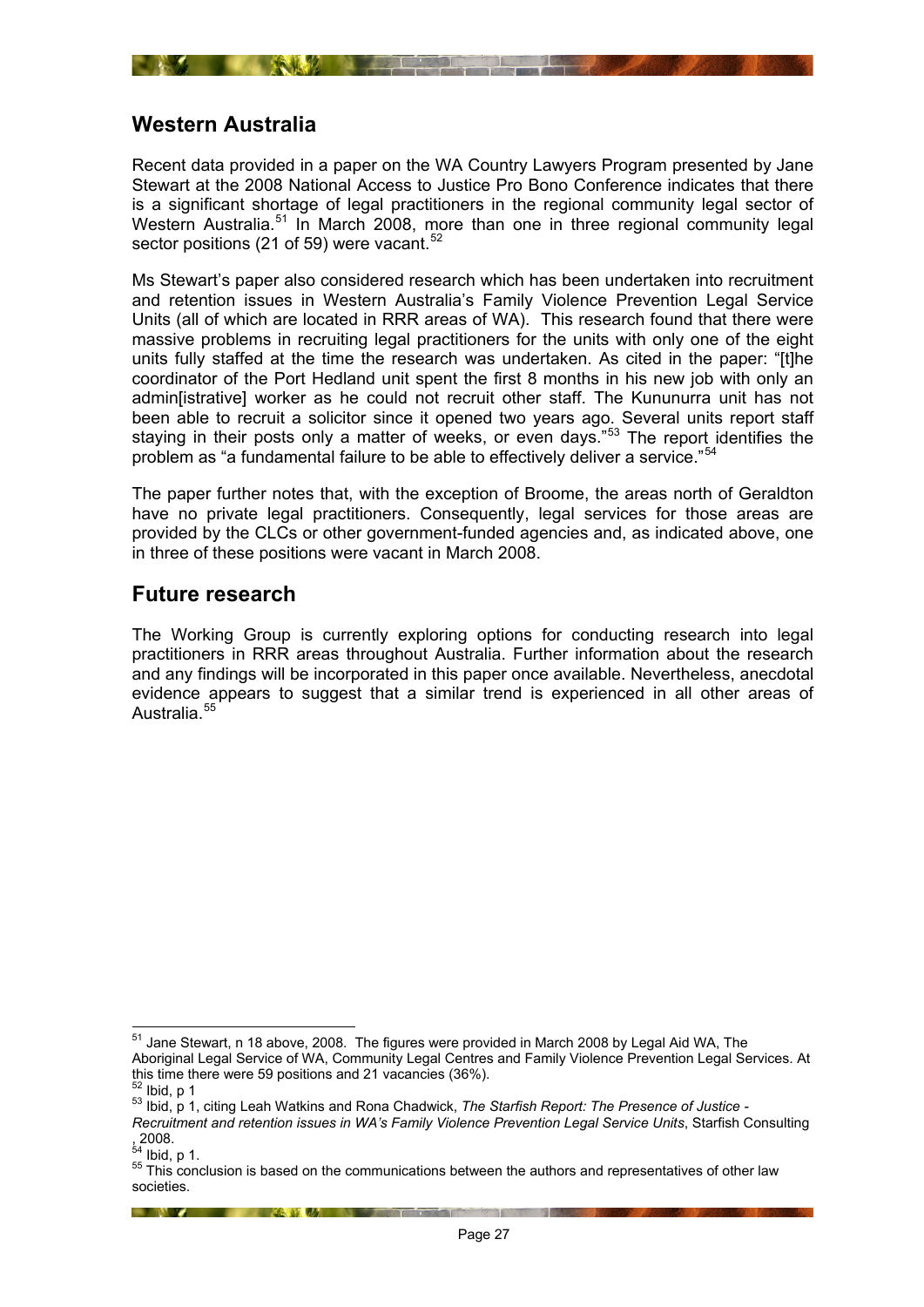# <span id="page-27-1"></span><span id="page-27-0"></span>Appendix 2: Initiatives of the Legal Profession

## <span id="page-27-2"></span>**National**

Following receipt of the *Report on Legal Aid and Access to Justice* in 2004, the Law Council adopted certain policy strategies relating to RRR Australia. Those policy strategies were taken up in the 2004/2005 Strategic Plan – Policy Projects following the Directors' Meeting on 26 June 2004. The relevant strategies relating to rural, regional and remote Australia are as follows:

- Promote increased effectiveness in delivery of legal aid services.
- Promote increased availability of legal aid services to RRR Australia.

Relevant implementation tasks included:

- Consider and, if appropriate, promote a more formalised partnership scheme for the delivery of legal aid services.
- Promote increased interaction and co-operation between publicly funded legal aid providers.

The Federal Government has not taken up recommendations in the 2004 Senate report to improve the provision of legal aid services to RRR Australia and consequently the Law Council's strategies have not produced the desired effect.

Most of the initiatives undertaken by the legal profession to attract legal practitioners to RRR areas to date have been introduced on a state by state basis rather than nationally.

However, in 2008, NACLC received funding for a one year feasibility study from the Attorney-General's Department to place practical legal training (PLT) students in CLCs in RRR areas. A pilot program will be run in conjunction with the ANU College of Law from 1 January 2009 to 30 June 2009.

## **New South Wales**

<span id="page-27-3"></span>The Co-operative Legal Services Delivery Model (CLSDM)<sup>[56](#page-27-4)</sup> was introduced in NSW for the purpose of maximising legal service delivery to people living in disadvantaged communities, particularly those in RRR areas. The Model was piloted in Western NSW (Dubbo) and the Far West (Broken Hill) and Northern Rivers regions of NSW. This initiative involves collaboration between government organisations (legal aid, courts and tribunals), community groups (CLCs, Indigenous legal organisations, and tenancy workers), private lawyers (Blake Dawson Waldron in the Dubbo & Far West NSW regions and Allens Arthur Robinson in the Northern Rivers district) and quasi-legal service providers (financial counselling services and Family Violence Protection Units) to plan and deliver services more effectively and efficiently in RRR areas.

Further, a Regional Solicitor Program, based on the Queensland model in terms of the salary subsidy and other financial incentives to law firms, was initiated in 2007 by the NSW Legal Aid Commission. Unlike the Queensland model, under the NSW program the

http://www.legalaid.nsw.gov.au/data/portal/00000005/public/13935001128470643765.pdf.

**EXAMPLE AND ACTUAL AND ACTUAL ACTIVITY OF A REPORT OF A REPORT OF A REPORT OF A REPORT OF A REPORT OF A REPORT** 

<span id="page-27-4"></span><sup>-</sup><sup>56</sup> Hitter, M, Cooperative Legal Services Delivery Model, Legal Aid Commission of NSW, Sydney, May 2004. View at http://www.legalaid.nsw.gov.au/data/portal/00000005/public/07944001198016882175.pdf. Evaluation Report of the Pilot Study is available at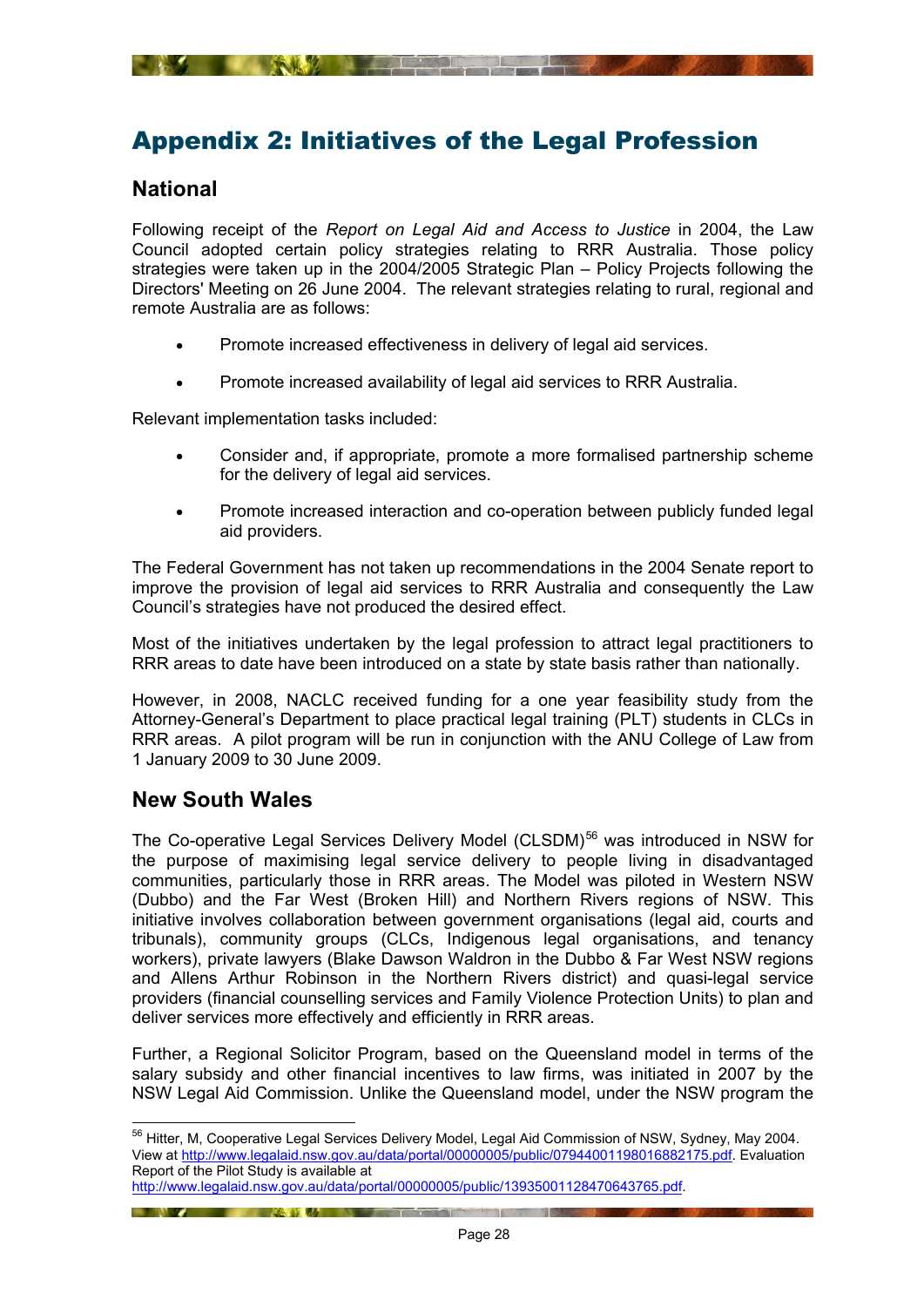<span id="page-28-0"></span>State's Legal Aid Commission does not actively recruit young legal practitioners through the NSW universities. The Program is expected to be evaluated shortly.

**A SERVICE CONTROLLER AND STRUCK AND A STRUCK AND A STRUCK AND A STRUCK AND A STRUCK AND A STRUCK AND A STRUCK** 

Finally, the National Pro Bono Resource Centre received funding from the Law and Justice Foundation of New South Wales "to undertake a project aimed at improving access to legal services for disadvantaged and marginalised people in RRR communities by increasing the availability and quality of pro bono legal services in those communities."[57](#page-28-3) The project included:

- Organising a 'relationship building event' between CLCs and law firms in New South Wales RRR areas;
- Supporting the development of three pilot partnerships between three firms and three RRR CLCs, all of which have continued beyond the pilot period; and
- Liaison with regional law societies.

## <span id="page-28-1"></span>**Northern Territory**

In May 2005, a two-day workshop was held in Darwin with legal service providers to discuss unmet legal needs in Northern Territory and solutions to those needs. Attendees included representatives from the Law Society of Northern Territory, government, Aboriginal and Torres Strait Islander legal services including women's legal services, Family Violence Protection Legal Services, Northern Territory Legal Aid, CLCs and pro bono providers, and the National Pro Bono Resource Centre. Some solutions identified included sharing library, expertise and other resources. It was agreed that the workshop meetings will be held on annual basis to ensure better cooperation and communication between existing providers.

## <span id="page-28-2"></span>**Queensland**

The Rural/Regional Solicitor Scheme in Queensland was established in 2004 in order to address immediate supply difficulties. Under the scheme, new law graduates are placed with private law firms situated in the RRR areas of high demand for legal aid. A wage subsidy is offered to the law firm where the graduate is placed in return for undertaking an agreed amount of legal aid work. Further, professional fees are paid to the law firm which delivers the legal aid services. Legal Aid Queensland pays the graduate's PLT course fee and up to 75% of a wage subsidy for a period of two years. Evaluations of the program indicate that the law firms were satisfied with the program and were either breaking even or making a small profit from involvement in the program. Further, the evaluation report indicated that greater support for graduates was required in order to assist them in adjusting with relocation, this factor being the most significant determinant of whether the graduate remained in the firm.<sup>[58](#page-28-4)</sup>

The Legal Aid Services to Regional and Remote Areas of Queensland Strategy was developed by the Legal Aid Queensland (LAQ) in 1999 in order to address the shortage of legal services provision in RRR communities. As part of the Strategy, LAQ established a cross-departmental network of community access points (CAPs) across Queensland and collaborative relationships at a RRR level to enable resource sharing. CAPs are organisations (which include neighbourhood centres, Queensland Government agents, hospitals and courthouses) that community members identify as places they turn to for support in their town and that agree to act as LAQ information and services bases in

<u>in the second control of the second control of the second control of the second control of the second control of the second control of the second control of the second control of the second control of the second control o</u>

1

<span id="page-28-3"></span><sup>57</sup> National Pro Bono Resource Centre, *Regional, Rural and Remote Pro Bono Models and Opportunities*, May 2006, p 7 available at http://www.nationalprobono.org.au/ssl/CMS/files\_cms/RRRPaper.pdf <sup>58</sup> Trish Mundy, n 2 above, p 3, 21-22.

<span id="page-28-4"></span>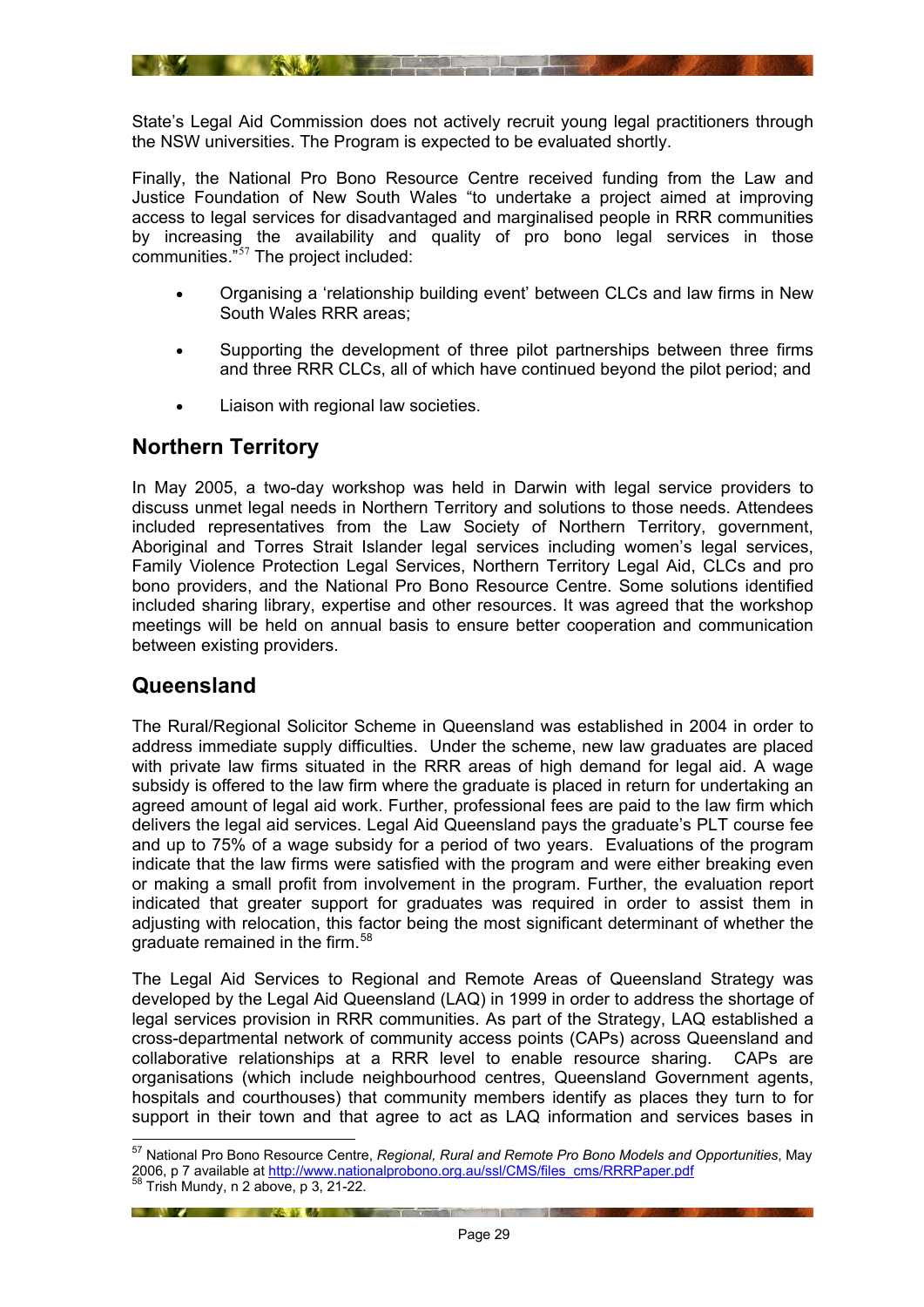<span id="page-29-0"></span>communities where there is no Legal Aid regional office. There are currently 37 CAPs across Queensland.<sup>[59](#page-29-2)</sup>

**A SERVICE CONTROLLER** 

Finally, the preferred supplier scheme has been operational in Queensland since 1997. Under this scheme, each firm enters into a service agreement for membership on the list. Services are provided across various lists, including Family Law, Civil Law, Criminal Law General, Criminal Law Juvenile and Criminal Law Life.

In October 2004, the Queensland Public Interest Law Clearing House (QPILCH) received funding from the Grants Committee of the Queensland Law Society Incorporated for a project to assist with the provision of pro bono legal services to RRR areas of Queensland. $60$ 

The grant has been utilised to:

- Undertake research into the provision of pro bono legal services in Queensland and to identify unmet needs for pro bono legal services;
- Trial two pilot projects where two RRR firms and two metropolitan firms develop links or 'partnerships' to provide pro bono legal services to RRR areas of Queensland;
- Promote QPILCH and the project to the profession and the community in RRR areas of Queensland; and
- Provide general facilitation and communication between RRR legal service providers (law firms and CLCs) and Brisbane law firms to enhance pro bono services in RRR. In particular, the RRR Project has been a point of contact for other RRR legal service providers and CLCs to request assistance.

## <span id="page-29-1"></span>**Victoria**

The Regional Summer Clerkships Project (RSCP), aimed at undergraduate law students, was an initiative of the Albury Wodonga Community Legal Centre and supported by the Victorian Law Foundation and La Trobe University Law School. The purpose of RSCP was to provide undergraduate law students with a three to six month placement in regional law practices. The project recruited 56 applicants and facilitated a summer work experience focusing on three areas of regional Victoria: Bendigo, Goulburn Valley and the North East of Victoria. The key objectives of RSCP were the improvement of employment opportunities for law graduates, exposure to a positive RRR lifestyle experience and to the diversity of RRR legal practice. $61$ 

The students were supported through regular meetings with other young legal practitioners or law clerks in their town or region in an attempt to address isolation and assist them to integrate into the RRR communities. An evaluation of the Project indicated that the interest in RRR practice was reaffirmed for many students. Further, social isolation was a significant factor in the perception about the experience.

The Public Interest Law Clearing House in Victoria (VPILCH) has developed a number of strategies to address the shortage of pro bono services in RRR areas. The organisation has decided to establish relationships with CLCs and other community based

**EXAMPLE AND ACTIVITY OF THE REAL PROPERTY OF THE REAL PROPERTY.** 

1

<span id="page-29-2"></span><sup>&</sup>lt;sup>59</sup> See <u>http://www.legalaid.qld.gov.au/Regional+Queenslanders/Community+access+points.htm</u><br><sup>60</sup> National Pro Bono Resource Centre, n 51 above, p 9.<br><sup>61</sup> Helen McGowan, n 19 above.

<span id="page-29-3"></span>

<span id="page-29-4"></span>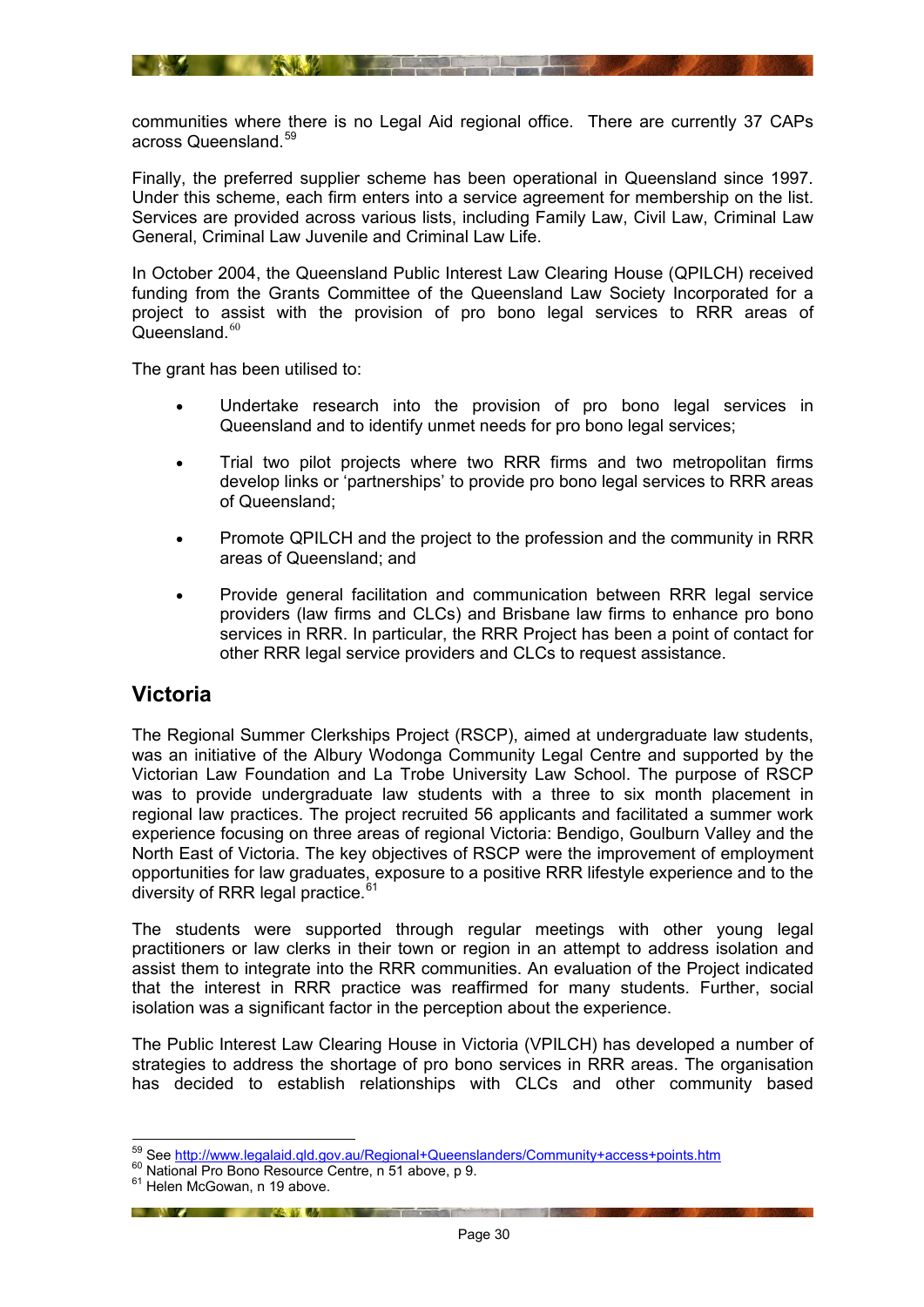<span id="page-30-0"></span>organisations in RRR areas and it encourages city-based members to extend their services to RRR areas.<sup>[62](#page-30-2)</sup>

**REAL PROPERTY OF STREET** 

The VPILCH Homeless Persons Legal Clinics program has targeted training to assist homeless people outside the city, by holding half-day workshops in the Barwon, Grampians and Bendigo areas. There are plans to extend workshops into nine RRR areas and also to cover credit and debt matters. $65$ 

#### <span id="page-30-1"></span>**Western Australia**

Western Australia established the Country Lawyers Graduate Program (the Program) in 2007. The Program is funded with the assistance of both Federal and State Governments. Specifically, in September 2007, the Federal Government provided Legal Aid WA with funding over two years to establish a Co-ordination Team. The team is responsible for implementing the key phases of the Program, including the development of a graduate program, attracting experienced lawyers to the Program and improving access to continuing professional development and professional support for legal practitioners in RRR areas of Western Australia.<sup>64</sup>

An initiative of the Law Society of Western Australia, Legal Aid WA, CLCs, the Aboriginal Legal Service of Western Australia, Family Violence Prevention Legal Services and Legal Practice Board of Western Australia, the Program is aimed at improving the recruitment and retention of lawyers in RRR areas by recruiting, developing and rotating junior solicitors throughout regional Western Australia. Thus, the Program is targeted at law graduates. The graduate's salary is increased progressively to \$60,000 in their fourth year. Other salary bonuses and incentives include salary packaging, payment of membership fees to the Law Society of Western Australia, and regional allowances including access to subsidised housing.<sup>65</sup> After 12 months of operation, there are 21 legal practitioners in the program.

The Professional Development component of the Program specifically targets legal skills that legal practitioners, including those working in private practice and other agencies, will require in RRR community legal sector agencies, including cross cultural training, family violence, protection and care, family law, criminal injuries compensation, criminal law, and advocacy skills.<sup>[66](#page-30-6)</sup>

The Program is based on a one-employer model, with Legal Aid WA as the employer. The legal practitioners are seconded to each stakeholder agency during their placements in the RRR area. The model utilises the Legal Aid WA award as the benchmark in order to provide the parity of working conditions across all stakeholder agencies and it honours entitlements accrued under and provides portability of conditions across the Program.<sup>[67](#page-30-7)</sup>

Participating stakeholder agencies pay Legal Aid WA an Articled Clerk loading. This loading, spread over three years of the program, is calculated to reimburse Legal Aid for 75%, or approximately \$18,000 per year, of its Articled Clerk training costs. Housing subsidies in certain areas, admission fees, Law Society of Western Australia fees, and

<u>in the second second in the second second in the second second in the second in the second in the second in the second in the second in the second in the second in the second in the second in the second in the second in t</u>

<span id="page-30-5"></span>

<sup>62</sup> National Pro Bono Resource Centre, n 51 above, p 9.

<span id="page-30-4"></span><span id="page-30-3"></span><span id="page-30-2"></span><sup>63</sup> National Pro Bono Resource Centre, n 51 above, p 9.<br><sup>64</sup> Jane Stewart, 'The WA Country Lawyers Program', n 18 above, p 3.<br><sup>65</sup> Country Lawyers Graduate Program,

<span id="page-30-6"></span>http://www.legalaid.wa.gov.au/LAServices/aspx/default.aspx?Page=Employment%5CCountryLawyers.xml<br><sup>66</sup> Jane Stewart, 'The WA Country Lawyers Program', n 18 above, p 3.<br><sup>67</sup> Ibid. p 5.

<span id="page-30-7"></span>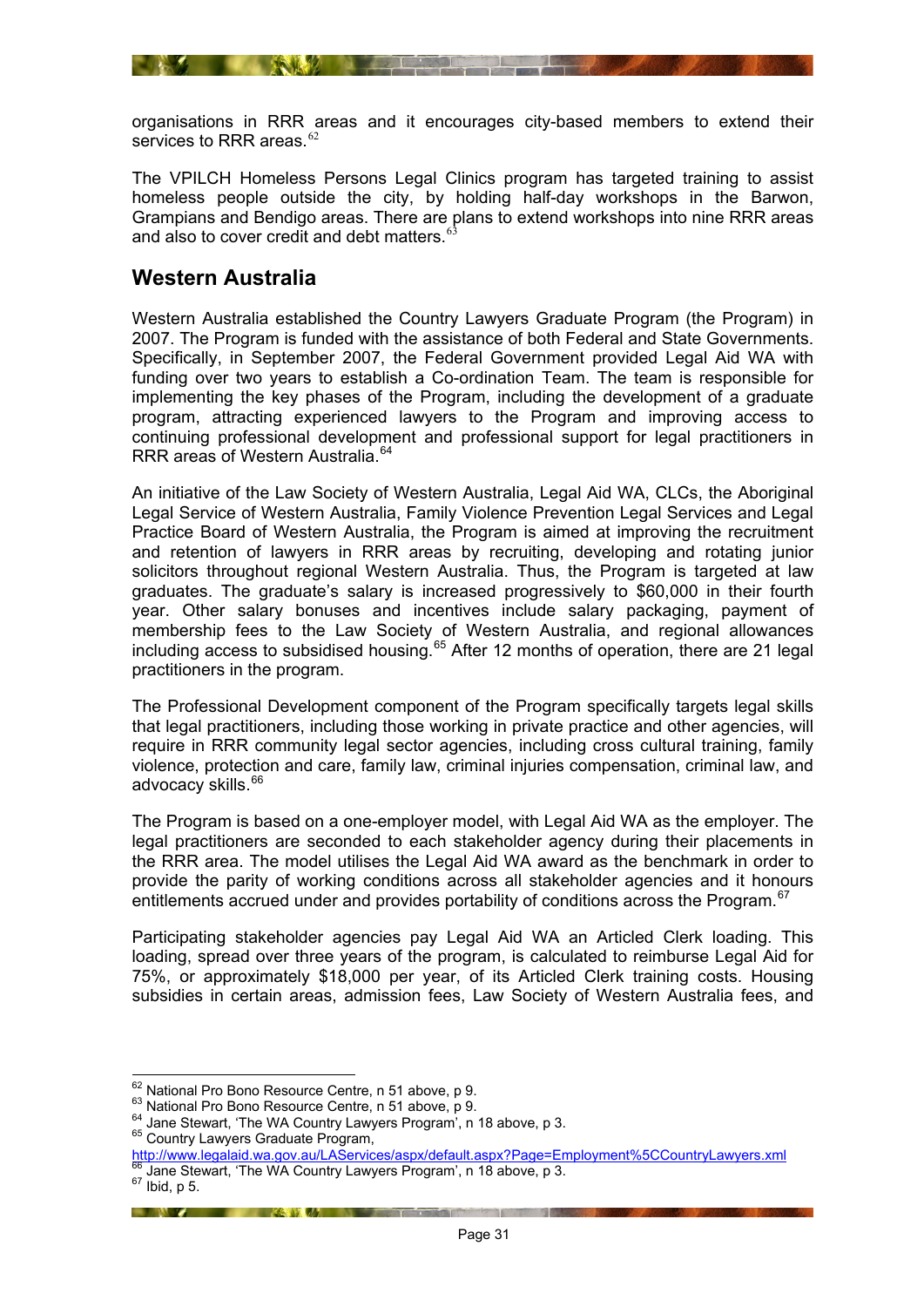other RRR costs are provided under the Program. These costs are incurred by the participating agencies.<sup>[68](#page-31-0)</sup>

**ANY AND AND ANY AND ANY** 

Legal practitioners participating in the Program are provided with professional support such as access to senior staff to assist with legal queries, human resources personnel to assist with leave and relocation needs, IT support including a laptop and access to the internet, online legal resources and library provided by Legal Aid, professional mentors, employer funded counselling and de-briefing services, and peer support through a bimonthly Country Lawyer's Newsletter.<sup>69</sup>

A paper presented at the *2008 National Access to Justice and Pro Bono Conference* on the WA Country Lawyers Program indicates that in the six months from March 2008 the Program has assisted in reducing the vacancy rate in the RRR community legal sector from one in three to one in four positions.<sup>[70](#page-31-2)</sup>

As identified in the paper, provision of housing for Program participants is the most significant concern due to the impact of the economic boom in Western Australia. Government "housing subsidies and assistance in obtaining housing will be essential for the survival and sustainability of the Program."<sup>71</sup>

The paper identifies the following options to address the issue of housing shortage:

- "*Accessing government housing subsidies*: Using the status of Legal Aid employee under the one employer model to access government subsidised housing (Government Regional Officers Housing - GROH formerly GEHA);
- **Purchase Houses:** Some agencies are purchasing houses in key areas including Kununurra, Port Hedland and Broome;
- *Fly in Fly out*: Fly in fly out services are being used successfully in some areas:
	- The Carnarvon Flying Duty Lawyers Circuit Legal Aid in Perth
	- Fitzroy Crossing family violence services Women's Legal Centre in Perth;
	- Flying in senior counsel for serious indictable matters on District and Supreme Court criminal circuits; and
	- Many regional community legal sector agencies regularly using relief support from lawyers based in Perth or other offices."<sup>[72](#page-31-4)</sup>

The Program is expected to be comprehensively evaluated in 2009 by examining the effectiveness of the Program in recruiting and retaining legal practitioners in the longer term and in meeting the professional needs of those participating in the Program in a RRR context.[73](#page-31-5)

Evident from the State-based initiatives above is that the delivery of legal services to RRR areas can be effectively achieved only through a partnership of government, community

**Example 19 and 19 and 19 and 19 and 19 and 19 and 19 and 19 and 19 and 19 and 19 and 19 and 19 and 19 and 19 and 19 and 19 and 19 and 19 and 19 and 19 and 19 and 19 and 19 and 19 and 19 and 19 and 19 and 19 and 19 and 19** 

<sup>68</sup> Ibid, pp 5-6.

<span id="page-31-2"></span><span id="page-31-1"></span><span id="page-31-0"></span> $\frac{69}{70}$  Ibid, p 6.<br>  $\frac{70}{71}$  Ibid, p 7.<br>  $\frac{72}{73}$  Ibid, p 7.<br>  $\frac{73}{71}$  Ibid, p 9.

<span id="page-31-3"></span>

<span id="page-31-4"></span>

<span id="page-31-5"></span>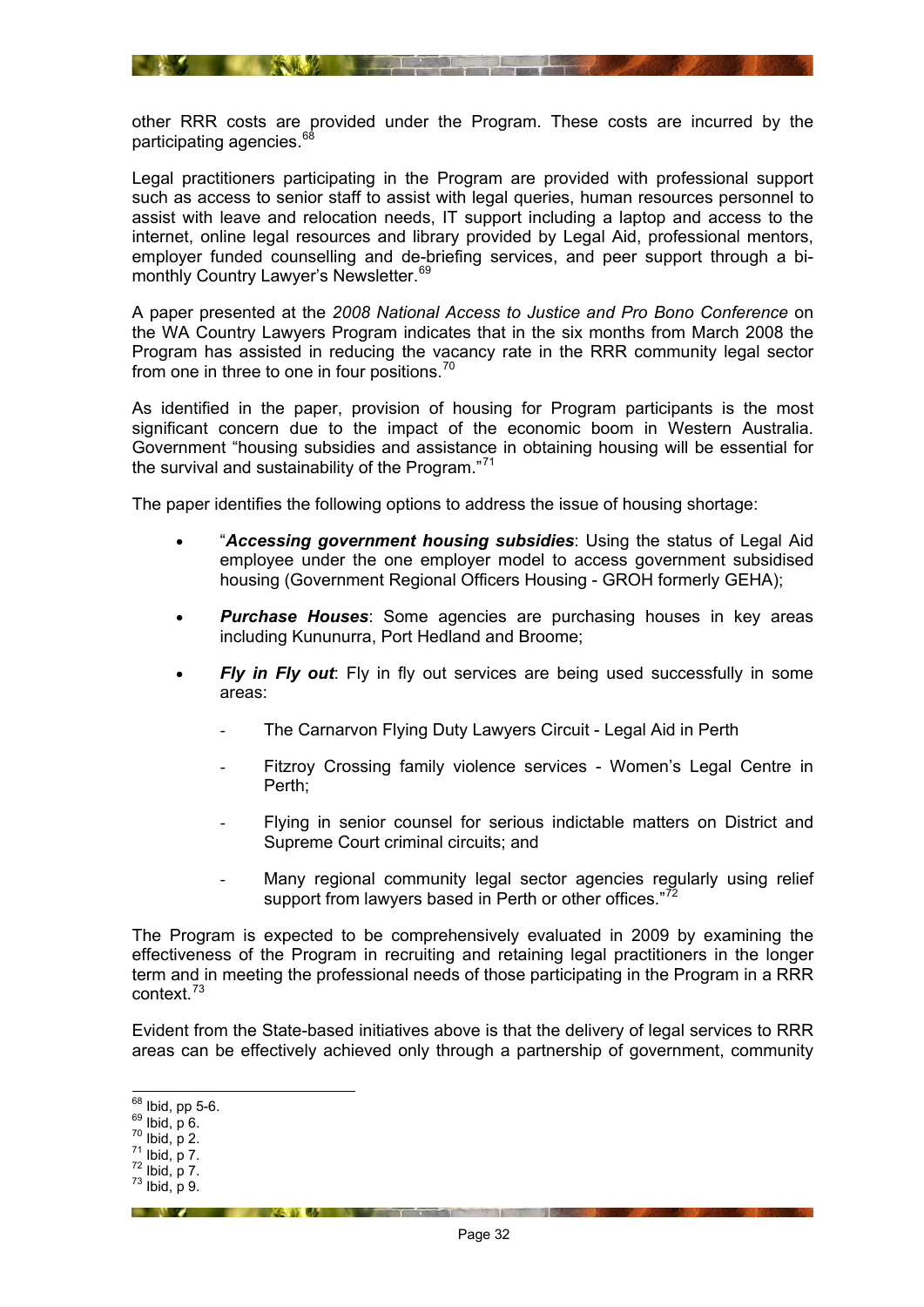

and private sector providers. The important factor which distinguishes these communities from their metropolitan counterparts is not so much the reduced number of legal aid and CLC providers but the lack of private law firms and practitioners necessary for the healthy sustainability of these communities. It emphasises the need for government assistance to private providers in recruiting and retaining practitioners to RRR areas. The direct and indirect contributions of private legal practitioners to the community are also vital to advanced economic prosperity and social welfare generally.<sup>[74](#page-32-0)</sup>

**The Community of the Community of the Community of the Community of the Community of the Community of the Community** 

<span id="page-32-0"></span><sup>1</sup>  $74$  Spigelman JJ Hon, AC Chief Justice of NSW, Access to Justice and Access to Lawyers – Address to the 25th Australian Legal Convention, Sydney, 24 March 2007.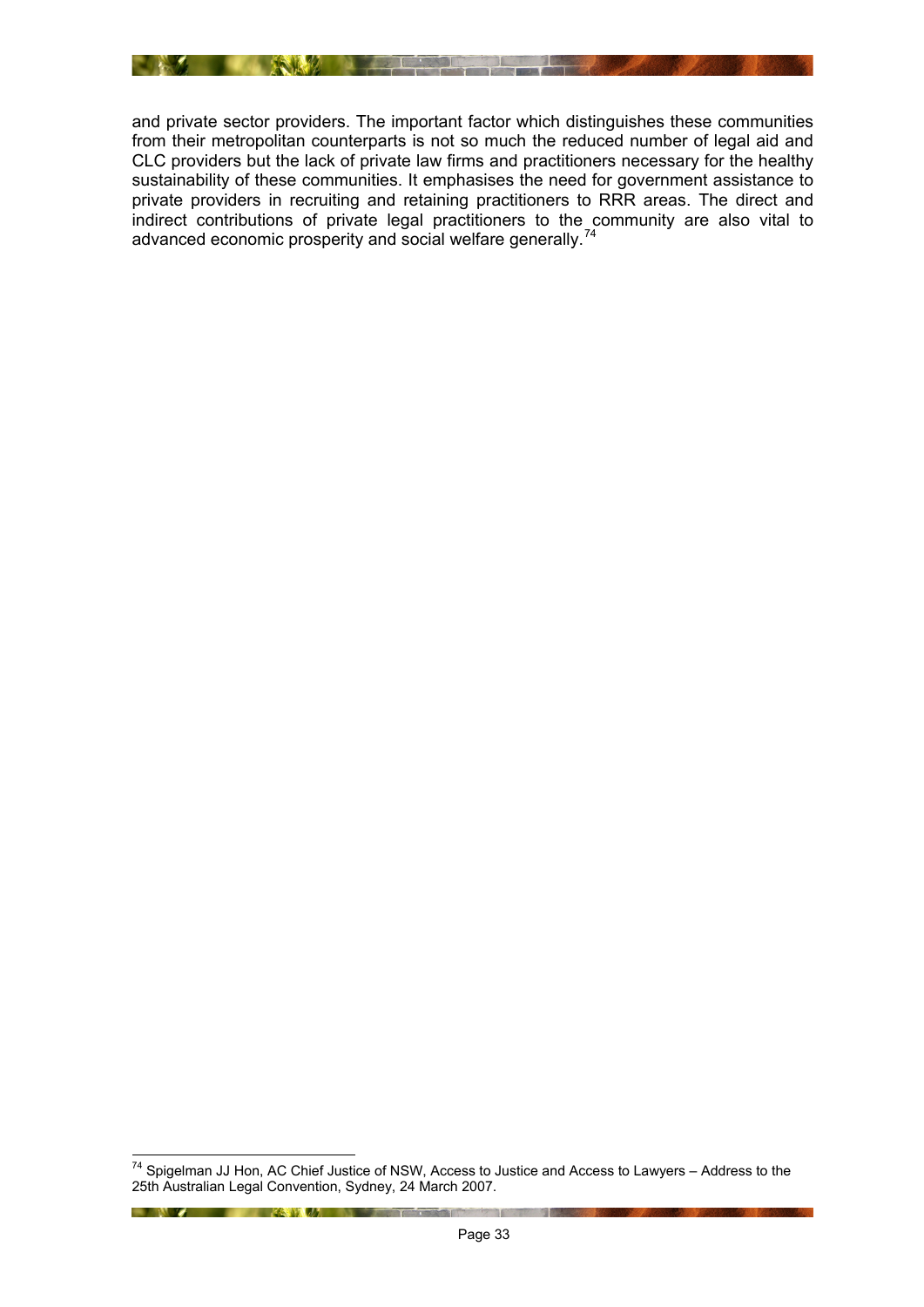# <span id="page-33-1"></span><span id="page-33-0"></span>Appendix 3: Attraction and Retention Strategies of the Medical Profession $^{75}$  $^{75}$  $^{75}$

## <span id="page-33-2"></span>**Model incorporating some of the initiatives explained in this paper**

Medical and allied-health professions benefit from a range of publicly funded programs and incentive schemes, such benefits having been available for some time to these professionals. Such benefits range from encouragement of RRR participation in university studies, the provision of undergraduate and postgraduate scholarships, $^{76}$  financial support for RRR clinical placement; financial incentives for taking up practice in RRR areas<sup>[77](#page-33-5)</sup> and financial incentives to practitioners to remain in these areas for extended periods.<sup>[78](#page-33-6)</sup>

The programs and initiatives of the medical profession have been divided into the main categories of:

- Remuneration, Grants and Subsidies
- Leave and Conditions
- Education and Training
- Other

The Commonwealth provides funding to the Rural Workforce Agencies (RWAs) through the Rural and Remote General Practice Program (RRGPP) to deliver a number of program initiatives with the aim of improving the attraction, recruitment and retention of GPs in RRR areas. RWAs may also receive some funding from their state government.

The RRGPP comprises of:

- The RRGPP Rural Medical Support Forum (RMSF)
- The Rural Medical Family Network (RMFN)
- Relocation, training and remote area grants
- Practice sustainability and crisis grants
- CME/locum grants
- The Rural Locum Relief Program (RLRP)

**Example 19 And 19 And 19 And 19 And 19 And 19 And 19 And 19 And 19 And 19 And 19 And 19 And 19 And 19 And 19 And 19 And 19 And 19 And 19 And 19 And 19 And 19 And 19 And 19 And 19 And 19 And 19 And 19 And 19 And 19 And 19** 

• Education and training

 $\overline{a}$ 

<span id="page-33-3"></span><sup>&</sup>lt;sup>75</sup> For full details of the initiatives visit http://www.ama.com.au/web.nsf/doc/WEEN-79J3MX/\$file/State\_\_territory\_rural\_workforce\_programs.pdf

<span id="page-33-4"></span><sup>&</sup>lt;sup>76</sup> For example, the Rural Allied Health Undergraduate Scholarship provides financial support to assist rural and remote students to meet the costs of study, such as accommodation and travel. The scholarship is valued at \$10,000 per year payable throughout the student's degree. Approximately 100 new scholarships are offered each year, with 550 being maintained at any one time. Other scholarships are also available.

<span id="page-33-5"></span> $77$  For example, the NSW Rural Doctors Network offers grants of up to \$18,000 to eligible general practitioners relocating to rural NSW communities in need of general practice services.

<span id="page-33-6"></span> $78$  For example, the Rural Retention Program, introduced in 1999, providing financial incentives of up to \$25,000 depending on the length of service, the remoteness of the area and the level of service provided by medical practitioners.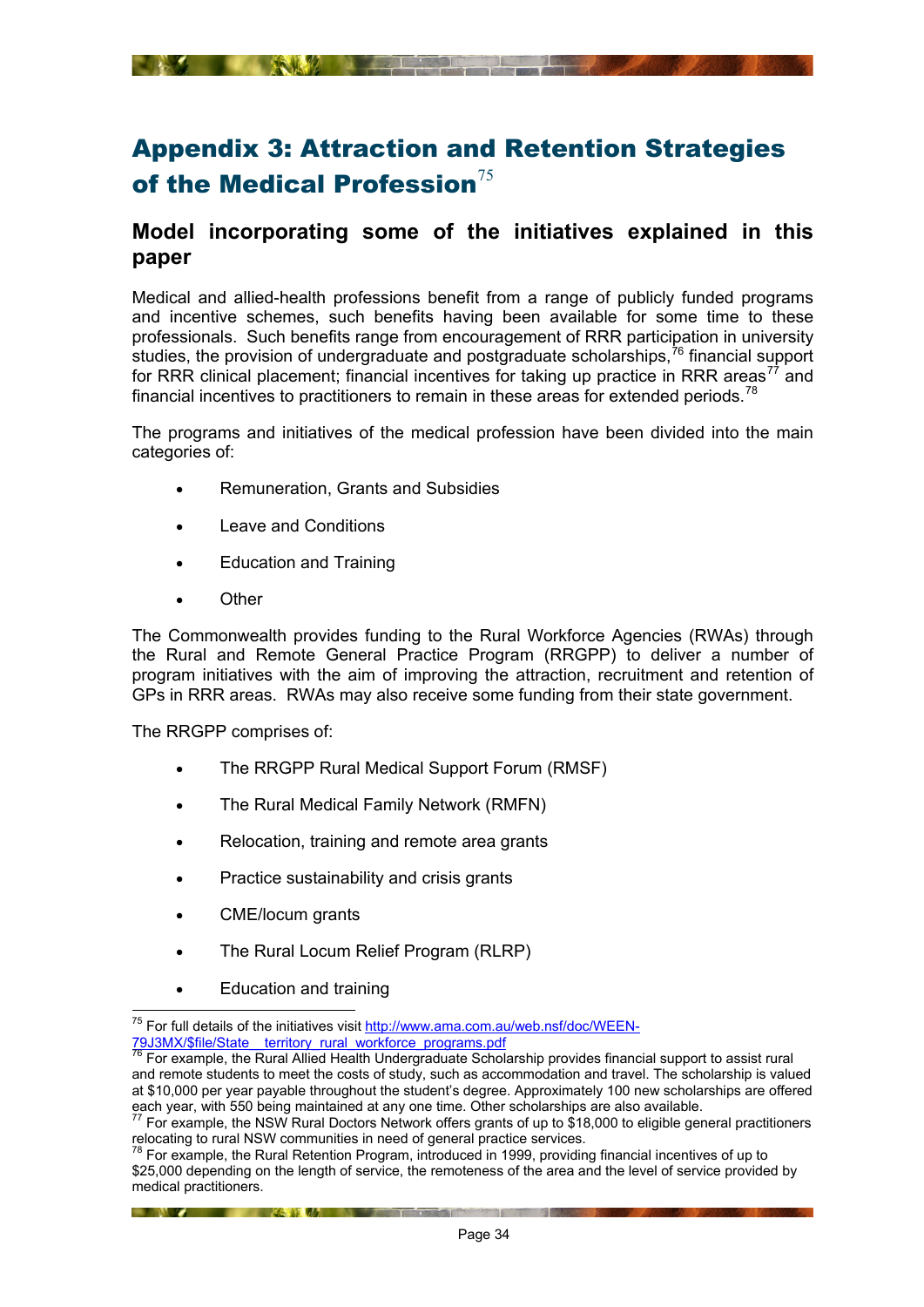<span id="page-34-0"></span>Individual RRR hospitals have developed their own strategies and offer packages of incentives to recruit and retain doctors and include cars, accommodation, study leave, return airfares, additional leave, assured leave (hospitals arrange a locum), time off in lieu for overtime (instead of loading) as well as family support and spouse employment. Specialist Colleges also have initiatives including locum services, RRR training programs and targeted training/practice improvement programs.

**The SNAME AND A REPORT OF THE PARTIES** 

In some states, local governments have also been active in the area of recruitment and retention in an attempt to recruit doctors to live and work in their towns. This has mainly been via a partnership arrangement (ie. with Division of General Practice) to set up the necessary infrastructure and support for services to encourage doctors to take up employment without having to make the considerable investment of setting up a practice (model examples available at [http://www.nswrdn.com.au/client\\_images/6927.pdf\)](http://www.nswrdn.com.au/client_images/6927.pdf).

#### <span id="page-34-1"></span>Remuneration, Grants and Subsidies

- Rural Enhancement Package (REP) funding is provided by the government to 86 eligible hospitals in an attempt to compensate General Practitioners for after hours public on-call work.
- The Victorian Government provided funding to the Victorian Faculty of the Australasian College of Dermatologists to cover costs for dermatologists to visit rural centres on a rotational basis to provide a monthly consulting service
- Since 1996, the Victorian Government has provided procedural rural GPs who have admitting rights to designated Victorian Rural Public Hospitals a reduced premium insurance option.

#### <span id="page-34-2"></span>Leave and Conditions

• The Rural Workforce Agency of Victoria (RWAV) offers a subsidy to rural GP's to assist in covering the cost of locum services. The Rural Locum Subsidy is available to solo GPs practicing in RRMA categories 5 (Other Rural Area), 6 (Remote Centre) and 7 (Other Remote Area), and GPs in a group practice in RRMA categories 6 or 7.

#### <span id="page-34-3"></span>Education and Training

- Subsidies are available to health services in areas of workforce shortage to offset the cost of education, training and supervision (posts in other areas with a demonstrable workforce shortage may also be funded - assessed on an individual basis, according to merit and funding availability). To improve flexibility, posts may be available on a part-time basis or job-share arrangements facilitated.
- Funding is available to subsidise health services for the cost of GP training posts, specifically for the provision of appropriate education, training and supervision provided within a post.
- The Basic Physician Training Pilot Consortia Model aims to more equitably distribute the medical workforce across Victoria so that there is adequate supply in areas of workforce shortage. The rationale is that the distribution of basic physicians and basic surgical trainees is one of the greatest areas of concern for outer metro and rural hospitals.

**EXAMPLE AND RESERVE AND RESERVE AND RESERVE AND RESERVE AND RESERVE AND RESERVE AND RESERVE AND RESERVE AND RE**